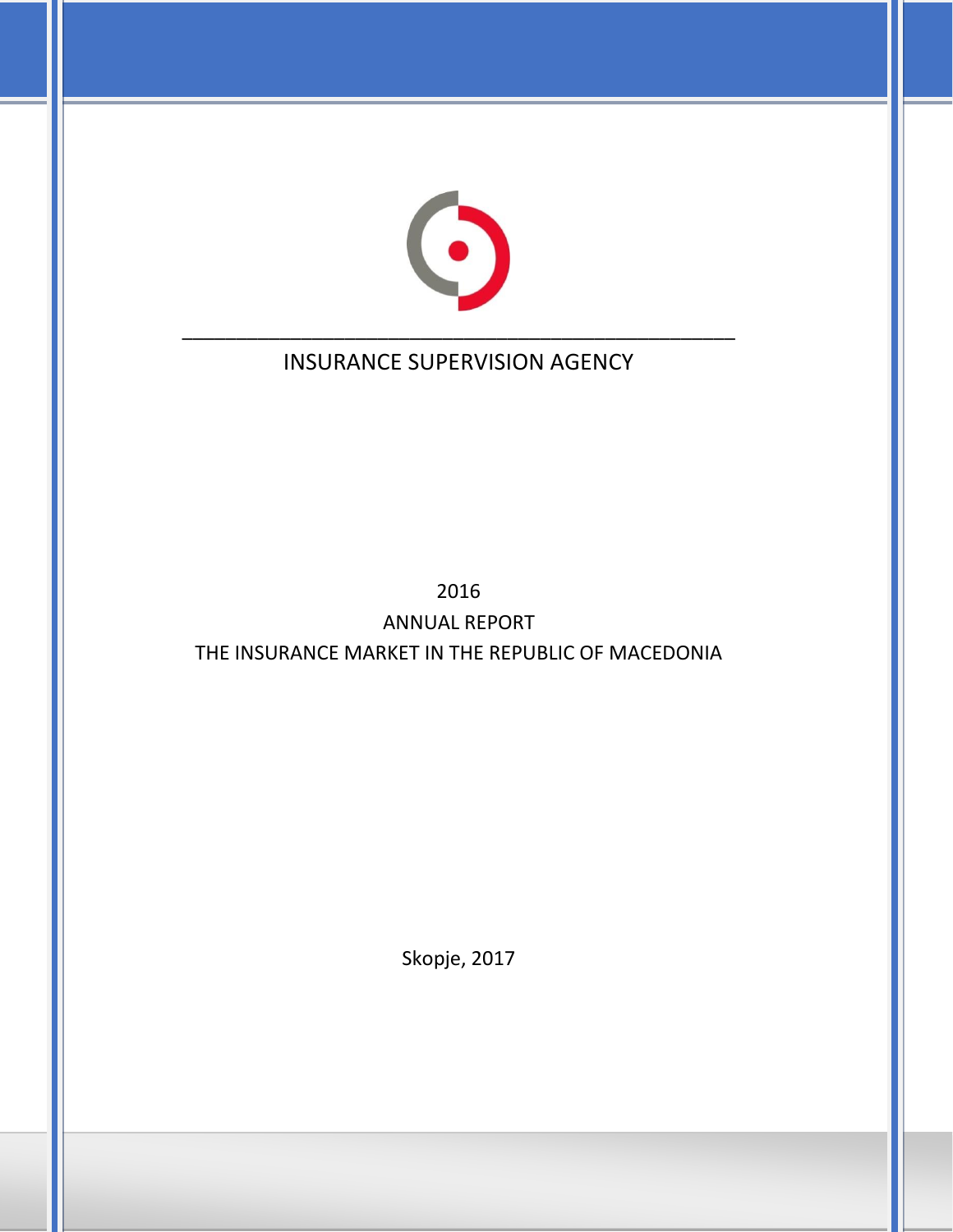*The report was prepared in accordance with Article 158-o of the Law on Insurance Supervision and for its preparation, the Insurance Supervision Agency used data from its own records.*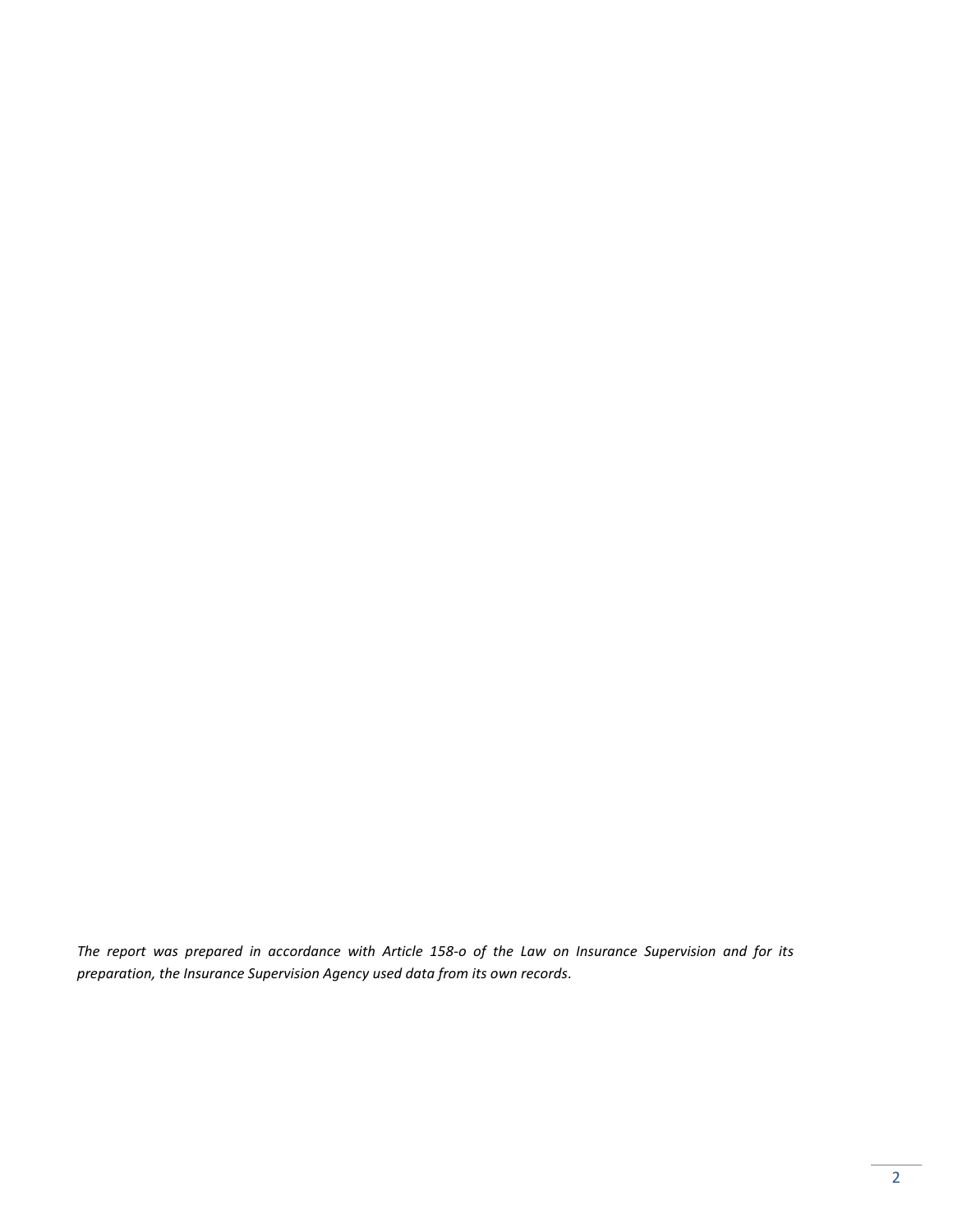## **CONTENT**

| 1.      |  |
|---------|--|
| 2.      |  |
| 3.      |  |
| 3.1.    |  |
| 3.1.1.  |  |
| 3.1.2.  |  |
| 3.1.3.  |  |
| 3.1.4.  |  |
| 3.1.5.  |  |
| 3.1.6.  |  |
| 3.1.7.  |  |
| 3.1.8.  |  |
| 3.1.9.  |  |
| 3.1.10. |  |
| 3.1.11. |  |
| 3.2.    |  |
| 3.2.1.  |  |
| 3.2.2.  |  |
| 3.3.    |  |
| 3.3.1.  |  |
| 3.3.2.  |  |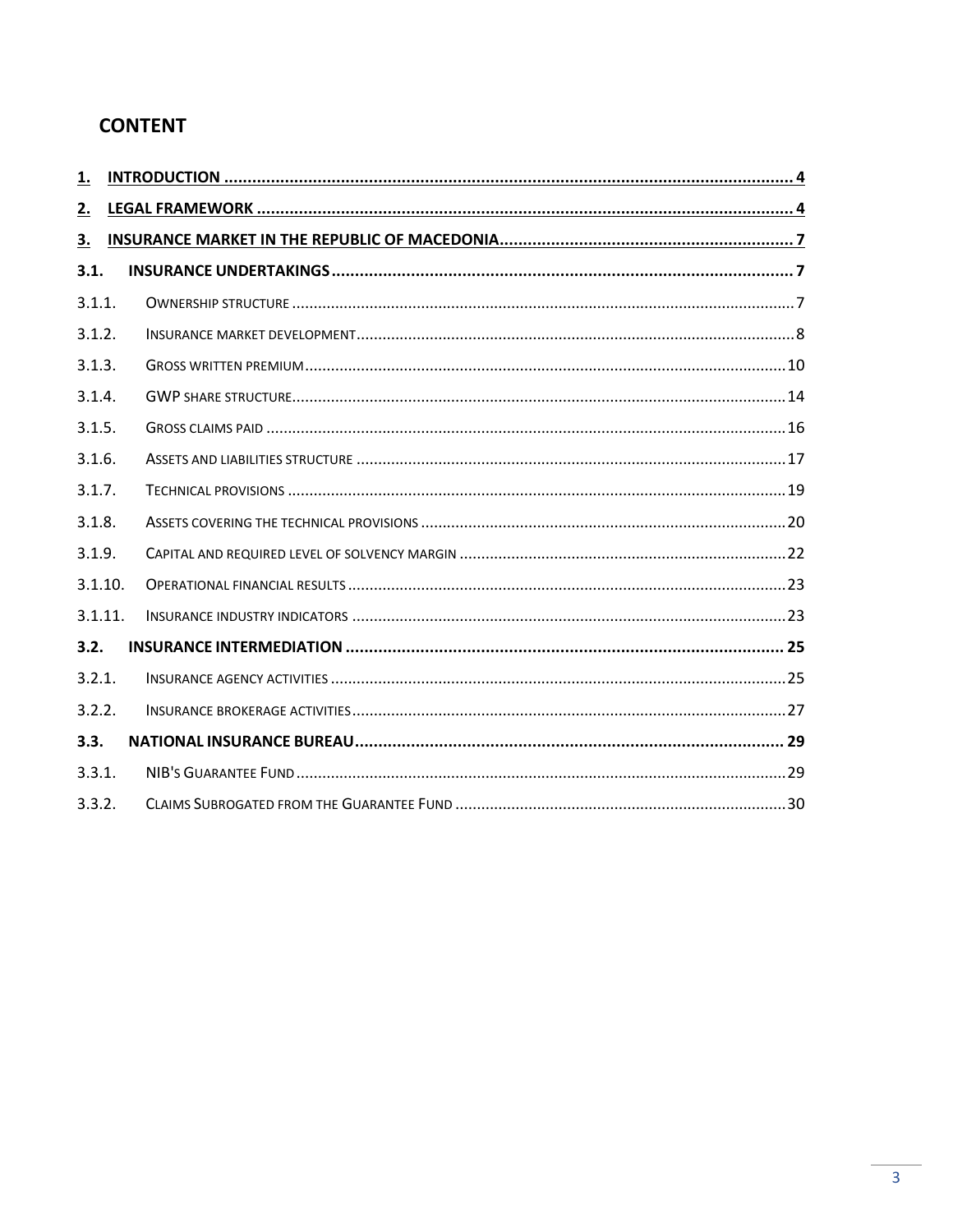## <span id="page-3-0"></span>**1. INTRODUCTION**

The Insurance Supervision Agency of the Republic of Macedonia (hereinafter, ISA) is an autonomous, independent regulatory authority which undertakes public authorizations as stipulated by the Law on Insurance Supervision and the Law on Compulsory Insurance in Traffic. ISA strives to ensure an effective, lawful domestic insurance market that develops continuously, to protect adequately the rights and interests of policyholders, and to contribute towards a strong, financially stable economy.

At the end of 2016, 15 insurance undertakings operated in the Republic of Macedonia's insurance market place, of which 11 offered non-life insurance, and 4 life insurance. During this period, ISA issued an operating license to 3 insurance brokerage companies by which the total number of insurance brokerage companies increased to 33. The number of insurance agencies increased by 1 new company, with total of 14 undertakings, while the number of banks, performing insurance agency activities remained unchanged from 2015, with total of 3 banks.

In 2016 total gross written premium (hereinafter: "GWP") reached MKD 8,72 billion, a 5.34% increase over the GWP in 2015 (2015: MKD 8,28 billion). GWP for the non-life insurance segment was MKD 7,43 billion (2015: MKD 7,18 billion), showing a 3.5% increase compared to 2015. The life-insurance segment's GWP was MKD 1,29 billion (2015: MKD 1,10 billion), showing an increase of 17.32% compared to 2015.

On 31 December 2016, the insurance undertakings' assets totaled MKD 18,48 billion, an increase of 5.23% over the previous year (2015: MKD 17,56 billion). Total calculated capital of insurance undertakings showed an increase of 1.17% compared to 2015, that is at the end of 2016 totaled to MKD 5,55 billion. The solvency margin, a main indicator for assessing the stability of the insurance sector, was MKD 1,34 billion, this indicates the insurance sector capital to be 4.1 times above the minimum required solvency margin level.

During 2016, the insurance sector reported a profit after taxation in the amount of MKD 474,62 billion. The non-life insurance sector reported a profit of MKD 430,41 million, while the life-insurance MKD 54,21 million.

Regarding legislation, in the course of year 2016, one amendment and supplement to the Law on Insurance Supervision was adopted, and regarding by-laws, amendments and supplements to 10 existing by-laws were adopted.

## <span id="page-3-1"></span>**2. LEGAL FRAMEWORK**

The Law on Insurance Supervision ("Official Gazette of the Republic of Macedonia" No. 27/02, 98/02, 79/07, 88/08, 67/10, 44/11, 112/11, 188/13, 30/14, 43/14, 112/14, 153/15, 92/15 and 23/16), the Law on Compulsory Insurance in Traffic ("Official Gazette of the Republic of Macedonia No. 88/05, 70/06, 81/08, 47/11, 135/11, 112/14 and 145/15), and the Law on Voluntary Health Insurance ("Official Gazette of the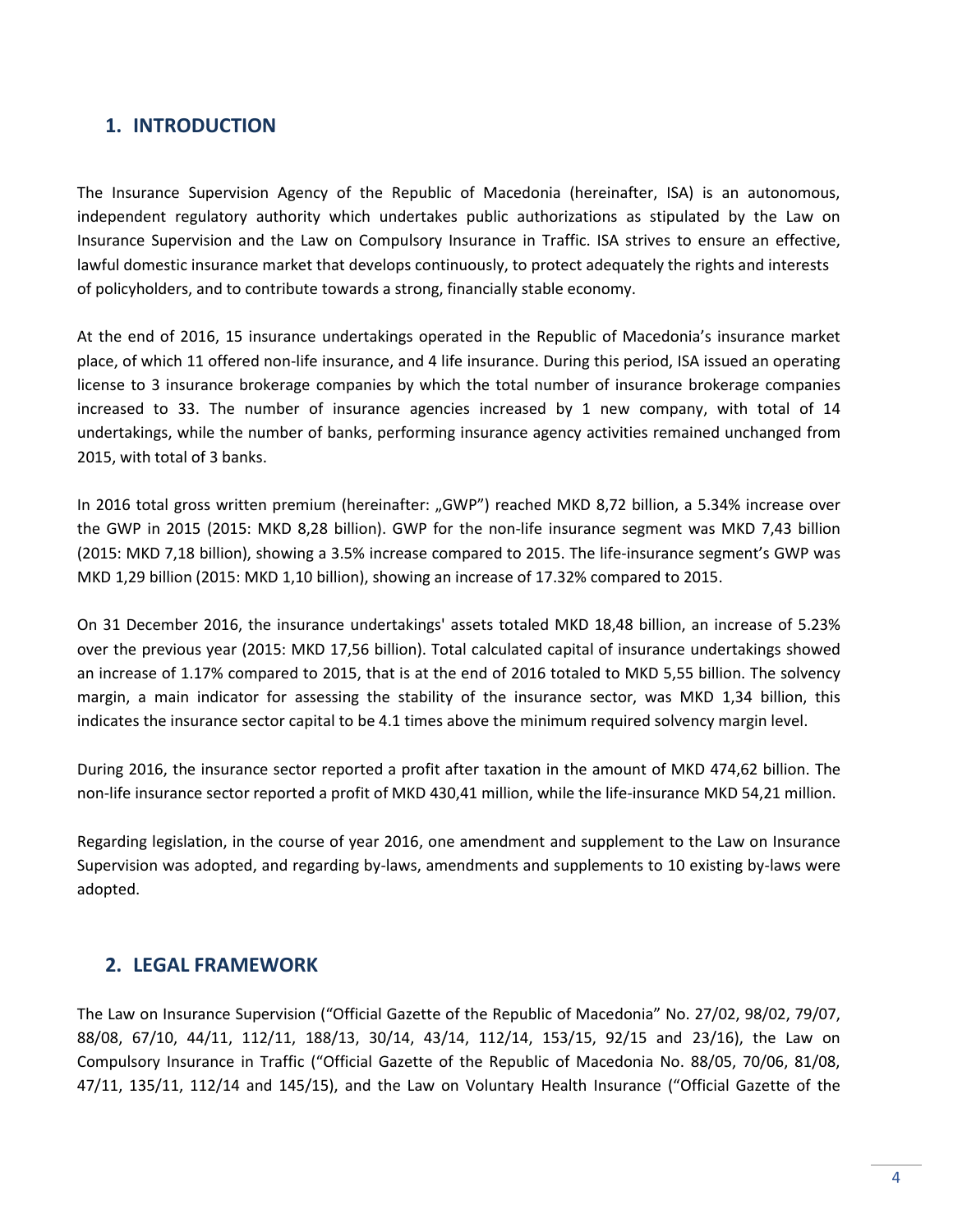Republic of Macedonia" No. 145/12, and 192/15) provide the basic legal framework for regulating the performance of insurance, reinsurance and insurance intermediation activities, and for conducting supervision of the operations of insurance undertakings, insurance brokerage companies, and insurance agencies.

The broader legal framework is set under Contractual Law ("Official Gazette of Republic of Macedonia, No. 18/01, 4/02, 5/03, 84/08, 81/09, 161/09 and 123/13), particularly the part referring to insurance contracts, and the Company Law ("Official Gazette of the Republic of Macedonia, No. 28/04, 84/05, 25/07, 87/08, 42/10, 48/10, 24/11, 166/12, 70/13, 119/13, 120/13, 187/13, 38/14, 41/14, 138/14, 88/15, and 192/15).

**The Law on Insurance Supervision** incorporates insurance principles and standards of the International Association of Insurance Supervisors (IAIS) and EU Insurance Directives. The Law regulates the establishment and operations of insurance undertakings, risk management, the role of authorized actuaries, financial reporting, internal and external auditing, activities of insurance brokerage companies and insurance agencies, supervision over insurance undertakings, procedure for decision-making by the ISA, operations of insurance and reinsurance pools, cooperation with supervisory agencies and EU authorities, as well as penalty provisions.

In 2016 a Law on Amendment and Supplementation of the Law on Insurance Supervision was adopted ("Official Gazette of Republic of Macedonia" No. 23/16), harmonized with the Law on Misdemeanors ("Official Gazette of Republic of Macedonia" No. 124/15), setting a legal basis for ISA to prescribe the request for obtaining consent for acquiring qualified participation, as well as the procedure for obtaining documents ex officio by ISA when issuing a license for performing insurance activities, insurance representation and insurance brokerage activities. Penal provisions for non-compliance with the deadlines and the procedures for obtaining documents are also introduced.

Compulsory insurance in traffic is regulated with the **Law on compulsory insurance in traffic,** which regulates agreements for compulsory insurance, minimum insured amounts, deadlines for reporting claims to and receiving claim payments from insurance undertakings, establishing the right to mediation, competences of the Guarantee Fund, and changing the method for determining premium tariffs via the operations of the Commission for motor third party liability insurance and penal provisions for insurance undertakings and the National Insurance Bureau. Also, the Law envisages facilitation of cross-border provision of insurance services by setting-up a so called authorized claims representative, and a damage compensation service, thereby putting into force these activities as soon as the Republic of Macedonia has become a part of the European Union.

The **Law on Voluntary Health Insurance** gives legal opportunities and opens a wide area of operation of the insurance undertakings to offer packages of health services that are already covered by the system for compulsory health insurance. As such, voluntary health insurance is regulated as supplementary and private. Supplementary health insurance covers the partial costs that are paid from own funds (co-payment) for medical services provided through compulsory health insurance in accordance with the regulations of compulsory health insurance and health care protection. Private health insurance provides coverage for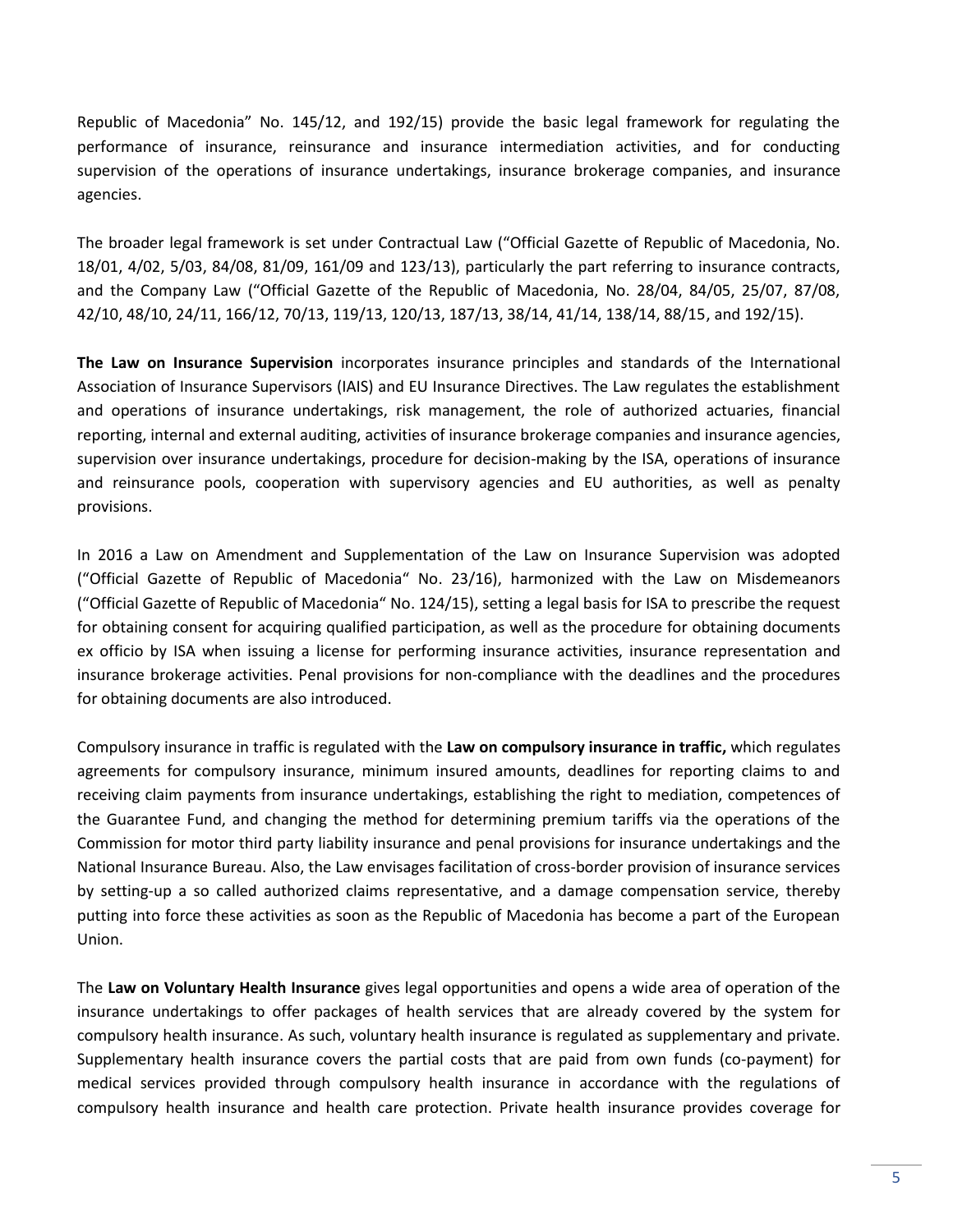higher standard healthcare service than that offered through compulsory health insurance, including costs related to supplementary healthcare services, out-of-network healthcare services in medical institutions, and other private institutions that craft and service orthopedic or other specialized devices.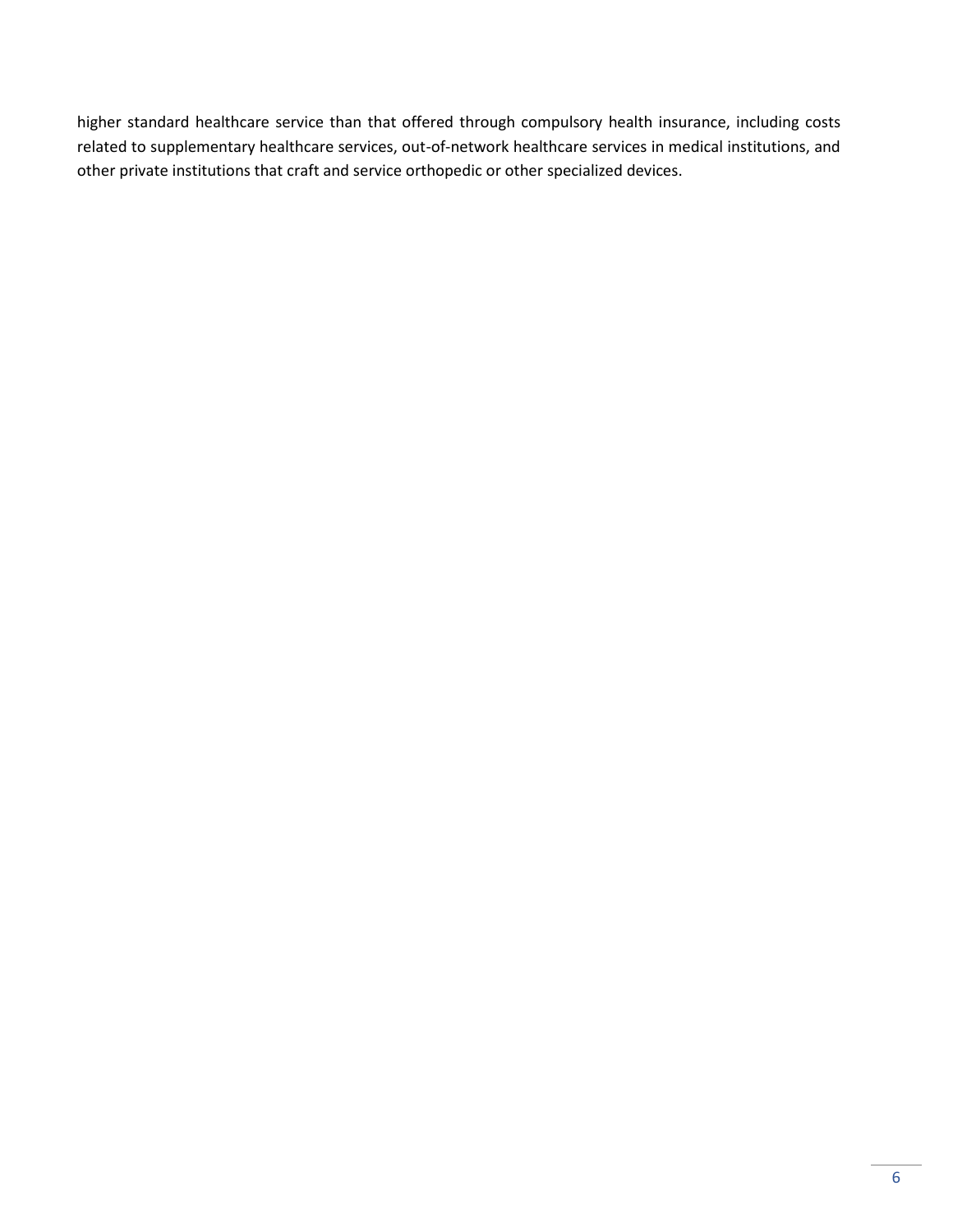## <span id="page-6-0"></span>**3. INSURANCE MARKET IN THE REPUBLIC OF MACEDONIA**

## <span id="page-6-1"></span>**3.1. INSURANCE UNDERTAKINGS**

There were 15 insurance undertakings operating on the insurance market of the Republic of Macedonia in 2016, of which 4 operated in the life insurance segment, and the remaining 11 in the non-life insurance segment. In addition to licenses to offer non-life insurance products, only one insurance undertaking was licensed for reinsurance (Table 1).

In 2016 the insurance undertaking INSIG JSC Skopje had an indirect change of ownership, i.e. the ownership of the existing sole shareholder of the undertaking was changed. Also, the undertaking was renamed: Insurance undertaking EUROSIG JSC Skopje.

#### **Table 1**: Register of insurance undertakings

|                | <b>Insurance undertaking name</b>                       | <b>Insurance segment</b>           |
|----------------|---------------------------------------------------------|------------------------------------|
| $\mathbf{1}$   | JSC for Insurance and Reinsurance MACEDONIA - Skopje    | Non-life insurance and reinsurance |
|                | <b>Vienna Insurance Group</b>                           |                                    |
| $\overline{2}$ | <b>TRIGLAV INSURANCE JSC Skopje</b>                     | Non-life insurance                 |
| 3              | <b>SAVA INSURANCE JSC Skopje</b>                        |                                    |
| 4              | JSC on Insurance EUROINS Skopje                         |                                    |
| 5              | JSC on Insurance WINNER - Vienna Insurance Group Skopje |                                    |
| 6              | JSC on Insurance EUROLINK Skopje                        |                                    |
| 7              | Insurance Undertaking EUROSIG JSC Skopje                |                                    |
| 8              | Insurance Undertaking UNIQA JSC Skopje                  |                                    |
| 9              | National Insurance Group INSURANCE POLICY JSC Skopje    |                                    |
| 10             | Insurance Undertaking ALBSIG JSC Skopje                 |                                    |
| 11             | CROATIA INSURANCE JSC - Non-life Insurance Undertaking  |                                    |
| 12             | CROATIA INSURANCE JSC - Life Insurance Undertaking      | Life Insurance                     |
| 13             | <b>GRAWE Insurance JSC Skopje</b>                       |                                    |
| 14             | JSC on Insurance WINNER Life - Vienna Insurance Group   |                                    |
|                | Skopje                                                  |                                    |
| 15             | Insurance Undertaking UNIQA Life JSC Skopje             |                                    |

*Source: ISA*

At the end of 2016 the insurance undertakings employed 1.933 employees indicating a workforce increase of 5.57% compared to 2015 (2015: 1.831), thus demonstrating increase regarding the business activity of the insurance undertakings.

## <span id="page-6-2"></span>**3.1.1. Ownership structure**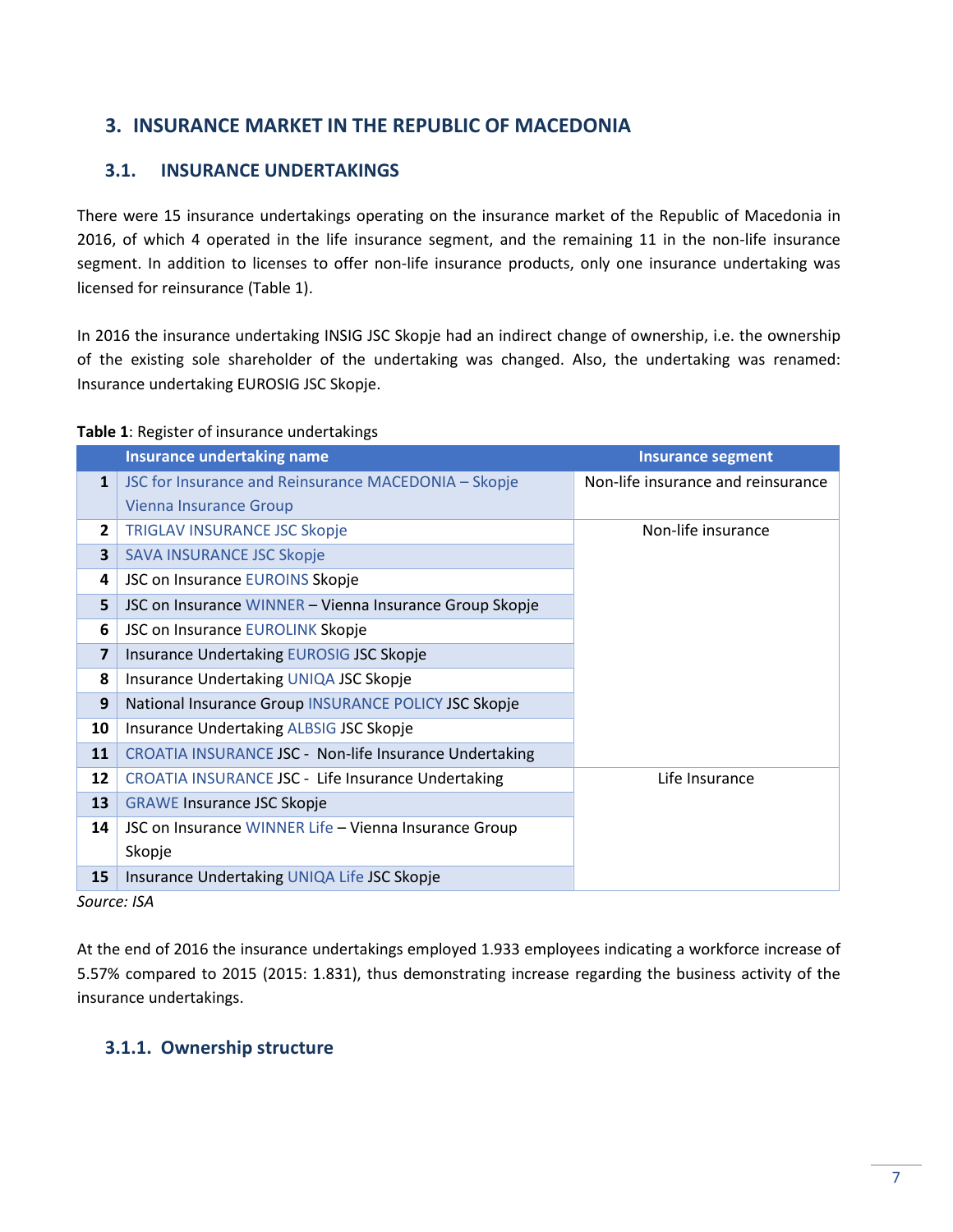Foreign financial institutions own a significant share of insurance undertakings (92.21%), wholly or partially present in 14 of the 15 insurance undertakings (Table 2). While only 1 undertaking is fully owned by domestic investors, 11 insurance undertakings are part of insurance groups which have head offices in EU Member States.

|                                   | 2016     | 2015    | 2014    |
|-----------------------------------|----------|---------|---------|
| 1. Foreign shareholders           | 92.21%   | 92.17%  | 92.25%  |
| 1.1. Natural persons              | 0.07%    | 0.08%   | 0.08%   |
| 1.2. Non-financial legal entities | $0.00\%$ | 0.00%   | 0.01%   |
| 1.3. Financial institutions       | 92.13%   | 92.09%  | 92.16%  |
| 2. Domestic shareholders          | 7.75%    | 7.79%   | 7.70%   |
| 2.1. Natural persons              | 6.60%    | 6.61%   | 6.60%   |
| 2.2. Non-financial legal entities | 0.76%    | 0.79%   | 0.79%   |
| 2.3. Financial institutions       | 0.39%    | 0.39%   | 0.32%   |
| 3. State-ownership                | 0.04%    | 0.04%   | 0.04%   |
| <b>Total</b>                      | 100.00%  | 100.00% | 100.00% |

**Table 2: Ownership structure of insurance undertakings (percentages)**

*Source: ISA*

 $\overline{\phantom{a}}$ 

## <span id="page-7-0"></span>**3.1.2. Insurance market development**

Two basic indicators, the insurance penetration rate and the insurance density rate<sup>1</sup> measure the insurance market's development. The data on insurance penetration for 2016 show total GWP to account for 1.44% of the country's GDP (2015: 1.48%), and the insurance density rate of MKD 4.211 per capita shows an increase of 5.34% compared to the previous year (**Error! Reference source not found.**).



**Chart 1:** Insurance market development indicators (million denars; right axis – percentages)

*Source: ISA, State Statistical Office and Ministry of Finance*

<sup>1</sup> The insurance penetration is calculated as the ratio of gross written premiums to the gross domestic product. The insurance density is calculated as the ratio of gross written premiums to the country's population.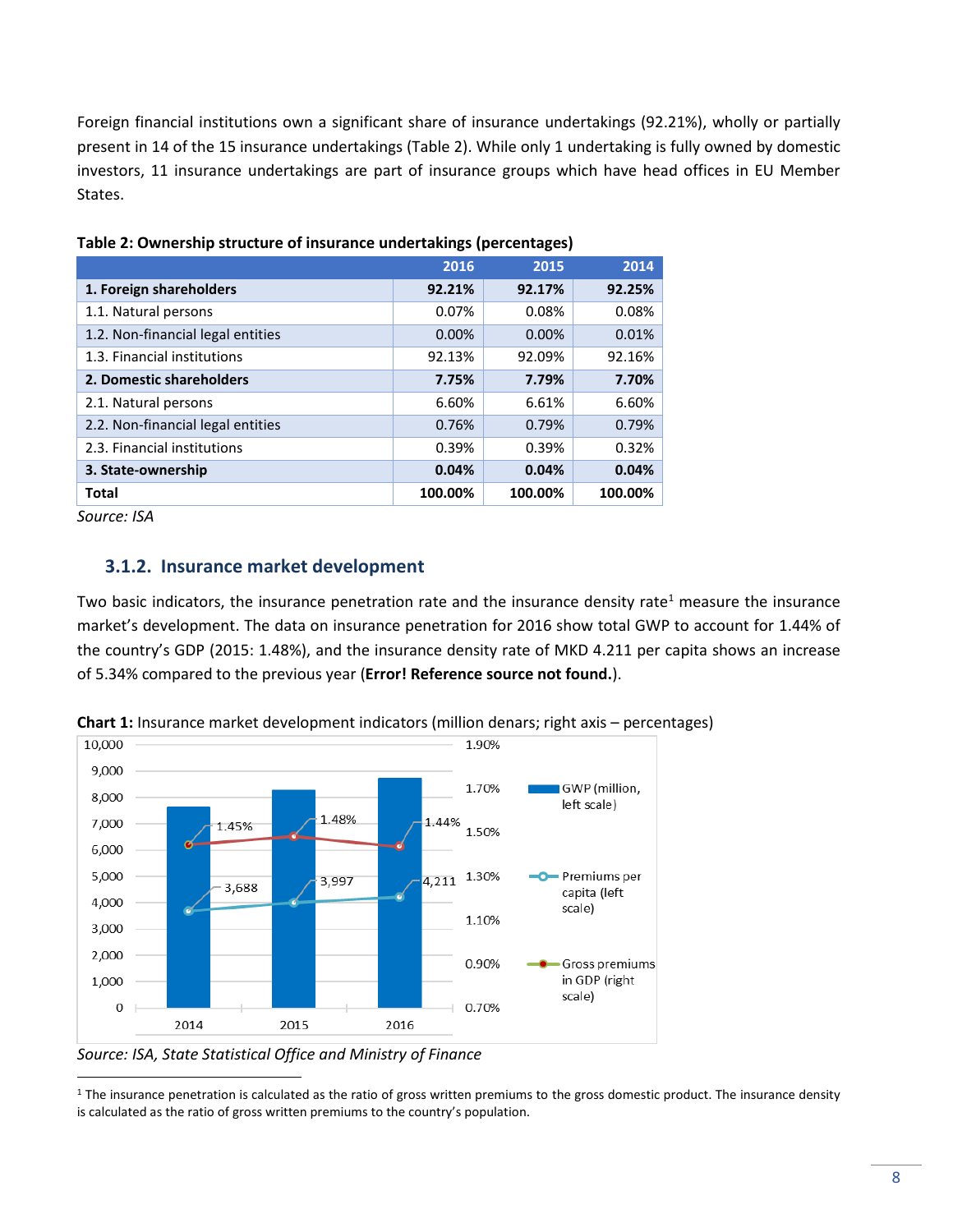The insurance sector in Macedonia is characterized by its low market concentration, a prerequisite for a competitively functioning market competition. The Herfindahl index, when calculated against GWP in 2016 was 867.56 (2015: 887.61). A similar result is obtained when computing the index against assets of insurance undertakings, 848.13 in 2016 (2015: 859.48) 2 .

Analysis across different insurance segments shows higher concentration in the life insurance segment, mainly due to the small number of undertakings in this area. For life insurance, the Herfindahl-index measured against GWP is 3,417.37 (2015: 3,650.92). Measured against the undertakings' assets, it is 3,348.99 (2015: 3,376.42).

For the non-life insurance segment, indicators show low concentration with a small upward trend, as indicated by the Herfindahl index as measured against GWP, which in 2016 was 1,092.15 (2015: 1,094.88), and as measured against the assets is 1,135.38 (2015: 1,145.62).

CR5 indicator<sup>3</sup>, measured against the GWP share, increased for non-life insurance undertakings in 2016 and reached 62.76% (2015: 62.49%).

The tables below show the Herfindahl-index and concentration index for the top five insurance undertakings (CR5):

| $F_{\rm B}$               | 2016              |                 | 2015              |                 | 2014              |         |  |
|---------------------------|-------------------|-----------------|-------------------|-----------------|-------------------|---------|--|
|                           | <b>Herfindahl</b> | CR <sub>5</sub> | <b>Herfindahl</b> | CR <sub>5</sub> | <b>Herfindahl</b> | CR5     |  |
| The whole sector          | 867.56            | 53.47%          | 887.61            | 54.18%          | 877.88            | 53.47%  |  |
| <b>Non-life Insurance</b> | 1,092.15          | 62.76%          | 1,094.88          | 62.49%          | 1,059.51          | 60.51%  |  |
| Life Insurance            | 3,417.37          | 100.00%         | 3,650.92          | 100.00%         | 3,740.38          | 100.00% |  |

#### **Table 3:** Herfindahl-index and CR5 index measured relative to GWP

*Source: ISA*

**Table 4:** Herfindahl-index and CR5 index measured against assets

| <b>Assets</b>             | 2016              |                 | 2015              |         | 2014              |         |  |
|---------------------------|-------------------|-----------------|-------------------|---------|-------------------|---------|--|
|                           | <b>Herfindahl</b> | CR <sub>5</sub> | <b>Herfindahl</b> | CR5     | <b>Herfindahl</b> | CR5     |  |
| The whole sector          | 848.13            | 53.56%          | 859.48            | 54.18%  | 866.35            | 54.38%  |  |
| <b>Non-life Insurance</b> | 1,135.38          | 64.25%          | 1,145.62          | 66.03%  | 1,150.31          | 66.68%  |  |
| Life Insurance            | 3,348.99          | 100.00%         | 3,376.42          | 100.00% | 3,237.96          | 100.00% |  |

*Source: ISA*

 $\overline{\phantom{a}}$ 

<sup>2</sup> Herfindahl index is calculated as per the following formula:

$$
HI = \sum_{i=1}^{n} (S_i)^2
$$

where S is the chare of each insurance undertakingin the total assets (gross written premium) of the insurance sector, and n is to total number of institutions in the respective segment. When the index ranges between 1000 and 1800 units, the concentration level of the insurance sector is deemed acceptable.

<sup>&</sup>lt;sup>3</sup> CR5 is the shares of the first 5 insurance undertakings with largest shares in the total structure.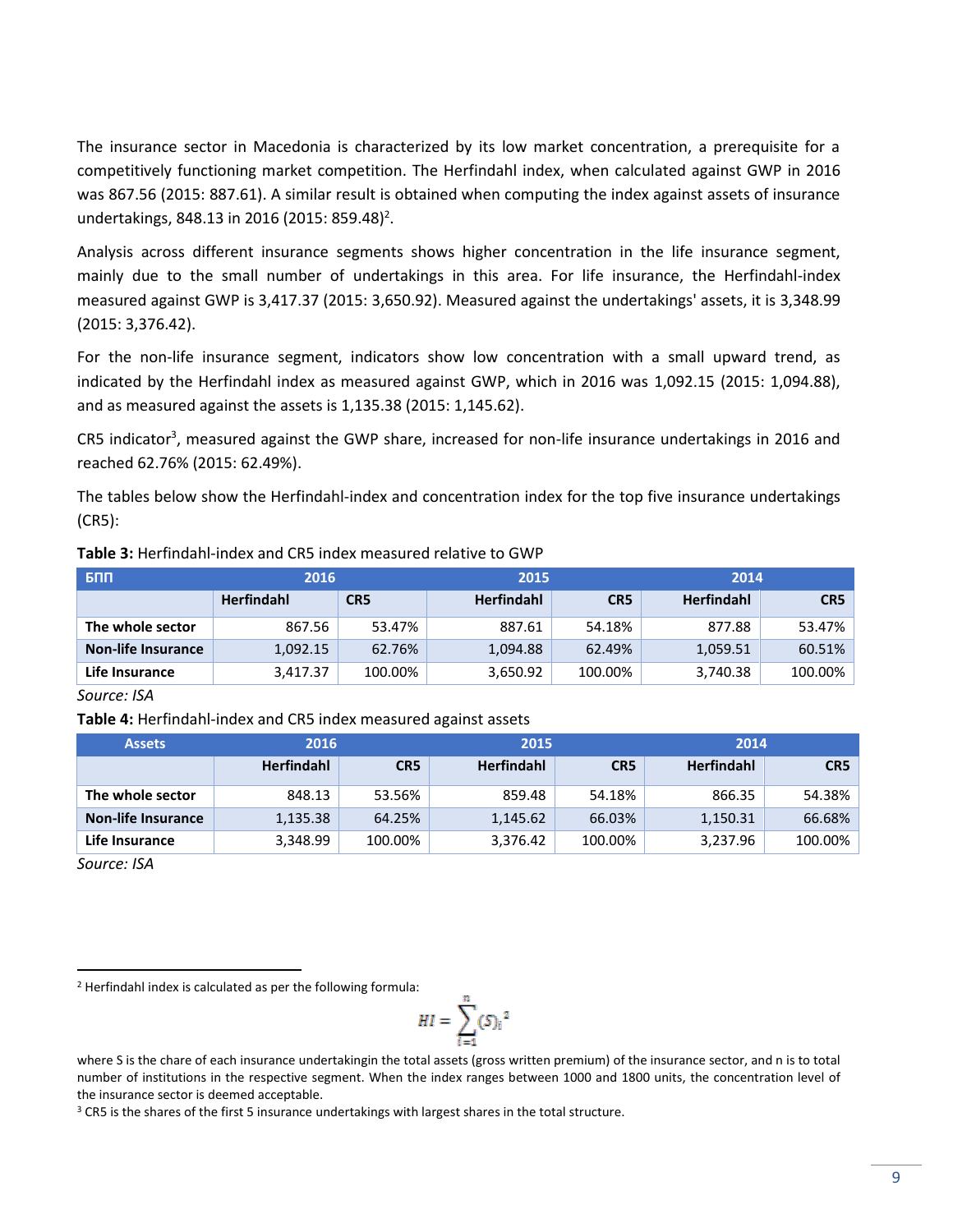Regarding market concentration at the end of 2016, 5 non-life insurance undertakings exceeded the participation threshold with over 10% share of total GWP. Nonetheless, no insurance undertakings exceeded the 20% market share threshold (Chart 2).

**Chart 2**: Market concentration relative to gross written premium in 2016, for the non-life insurance segment (percentages)





In the life insurance segment, two insurance undertakings dominated significantly the other two undertakings which had only been participating in the market since 2011 (Chart 3).

**Chart 3:** Market concentration relative to gross written premiums in 2016, life insurance segment (percentages)





#### <span id="page-9-0"></span>**3.1.3. Gross written premium**

GWP for non-life insurance and reinsurance undertakings includes all insurance premiums contracted (written) within the current accounting period, whether they partially or completely refer to any part of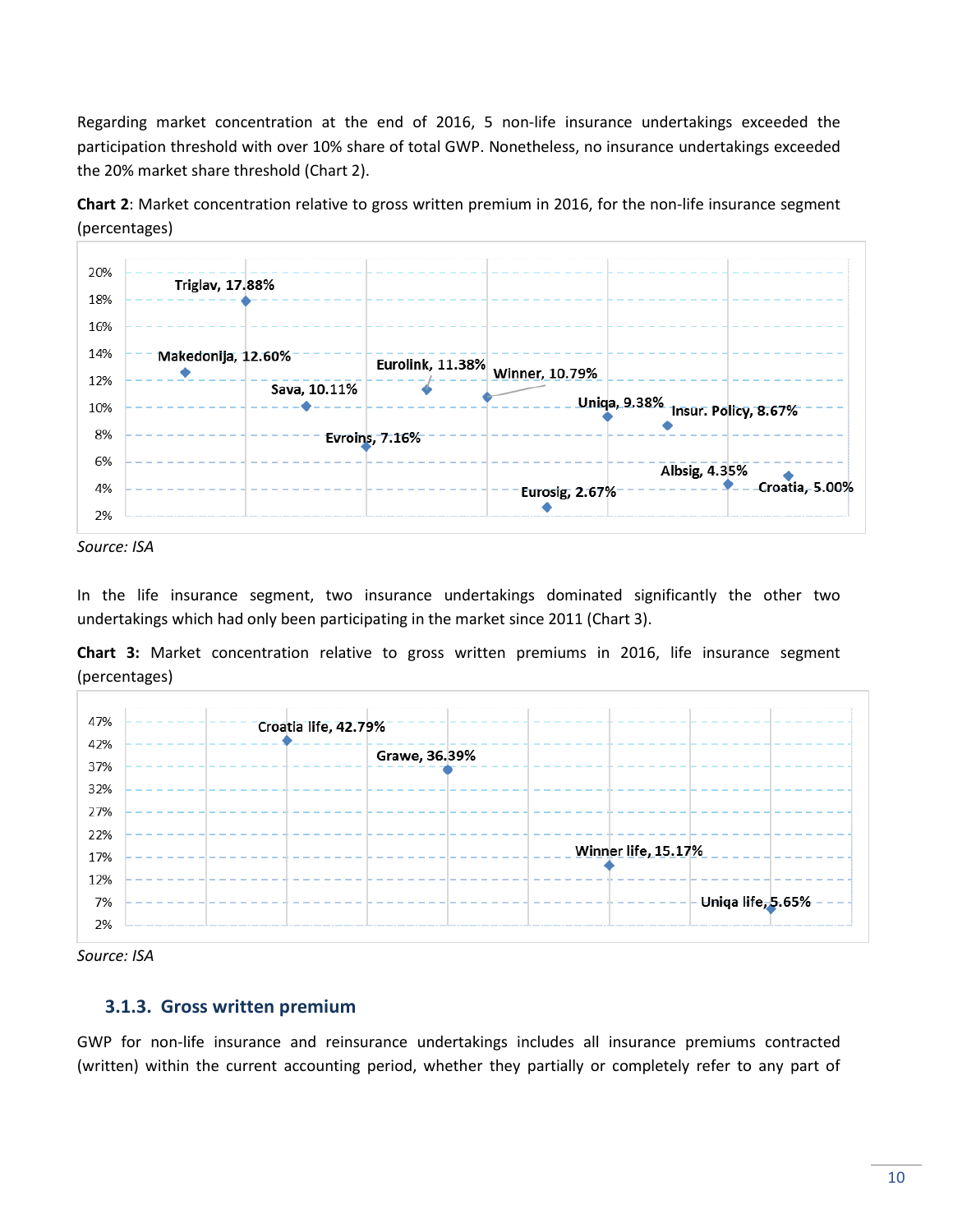following period. However, total written premiums for life insurance include all premiums paid through the end of the accounting period.

The GWP in 2016 was MKD 8.72 billion (Table 5), an 5.34% increase over GWP in 2015 (2015: MKD 8.28 billion).

| <b>Line of Business Insurance</b>                | <b>Gross Written Premium</b> |           | <b>Change</b> | <b>Share in total GWP</b> |         |  |  |
|--------------------------------------------------|------------------------------|-----------|---------------|---------------------------|---------|--|--|
|                                                  | (GWP)                        |           |               |                           |         |  |  |
|                                                  | 2016                         | 2015      | 16/15         | 2016                      | 2015    |  |  |
| 01. Accident Insurance                           | 665,181                      | 598,846   | 11.08%        | 7.63%                     | 7.23%   |  |  |
| 02. Health Insurance                             | 45,217                       | 6,369     | 609.95%       | 0.52%                     | 0.08%   |  |  |
| 03. Motor vehicle insurance- Casco               | 758,473                      | 692,927   | 9.46%         | 8.70%                     | 8.37%   |  |  |
| 05. Aircraft Insurance - Casco                   | 43,879                       | 48,123    | $-8.82%$      | 0.50%                     | 0.58%   |  |  |
| 06. Vessel Insurance - Casco                     | 881                          | 872       | 1.03%         | 0.01%                     | 0.01%   |  |  |
| 07. Insurance of goods in transit - Casco        | 74,118                       | 70,094    | 5.74%         | 0.85%                     | 0.85%   |  |  |
| 08. Property insurance against fire              | 486,475                      | 510,188   | $-4.65%$      | 5.58%                     | 6.16%   |  |  |
| 09. Other property insurance                     | 1,068,600                    | 1,131,146 | $-5.53%$      | 12.25%                    | 13.66%  |  |  |
| 10. Motor third party liability/MTPL             | 3,857,004                    | 3,691,683 | 4.48%         | 44.22%                    | 44.59%  |  |  |
| 11. Aircraft third-party liability insurance     | 6,778                        | 6,730     | 0.71%         | 0.08%                     | 0.08%   |  |  |
| 12. Water vessel third-party liability insurance | 2,214                        | 2,525     | $-12.32%$     | 0.03%                     | 0.03%   |  |  |
| 13. Other liability insurance                    | 200,607                      | 192,431   | 4.25%         | 2.30%                     | 2.32%   |  |  |
| 15. Insurance of guarantees                      | 762                          | 1,066     | $-28.52%$     | 0.01%                     | 0.01%   |  |  |
| 16. Insurance against financial loss             | 37,092                       | 45,072    | $-17.71%$     | 0.43%                     | 0.54%   |  |  |
| 18. Travel assistance insurance                  | 182,669                      | 180,648   | 1.12%         | 2.09%                     | 2.18%   |  |  |
| 19. Life Insurance                               | 1,234,211                    | 1,093,280 | 12.89%        | 14.15%                    | 13.20%  |  |  |
| 21. Investment-linked life insurance             | 57,459                       | 7,711     | 645.16%       | 0.66%                     | 0.09%   |  |  |
| <b>Total</b>                                     | 8,721,620                    | 8,279,711 | 5.34%         | 100.00%                   | 100.00% |  |  |
| <b>Total Non-Life Insurance</b>                  | 7,429,950                    | 7,178,720 | 3.50%         | 85.19%                    | 86.70%  |  |  |
| <b>Total Life Insurance</b>                      | 1,291,670                    | 1,100,991 | 17.32%        | 14.81%                    | 13.30%  |  |  |

|  |  | Table 5: Gross written premium by lines of business insurance (thousand MKD) |  |
|--|--|------------------------------------------------------------------------------|--|
|--|--|------------------------------------------------------------------------------|--|

*Source: ISA*

Positive trend is seen in both insurance segments, with the non-life segment producing GWP of MKD 7.43 billion (2015: MKD 7.18 billion), or 85.19% of the total GWP of the insurance sector, an increase of 3.50% compared to 2015.

The life insurance segment which comprises of 14.81% of the total GWP of the insurance sector, reached GWP in the amount of MKD 1.29 billion (2015: MKD 1.10 billion), a 17.32% increase compared to 2015.

Individually, if compared to 2015, an increase in GWP was noted at 8 of 11 non-life insurance undertakings operational in 2016 (Table 6).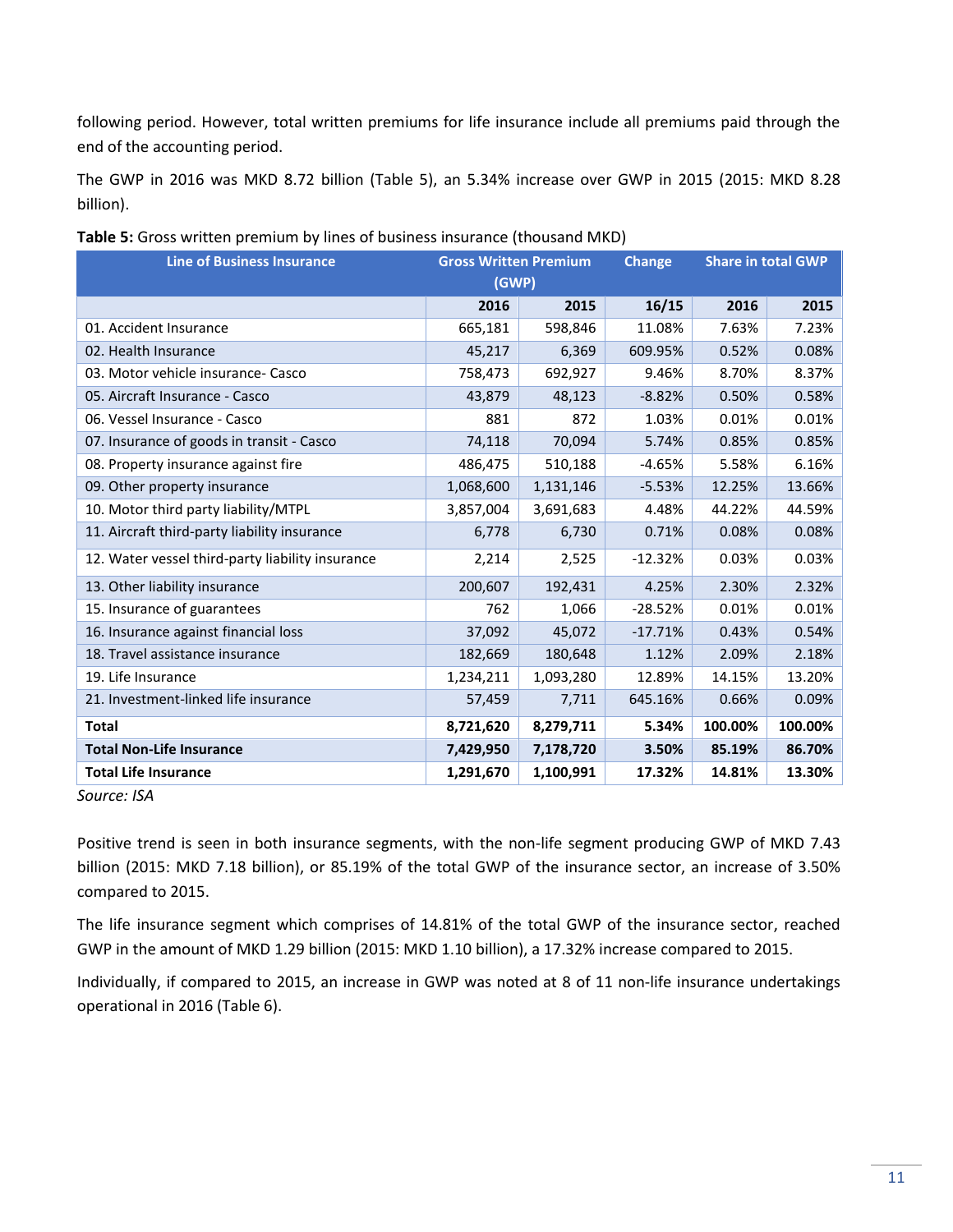| Ser.           | <b>INSURANCE UNDERTAKING</b>    | <b>Gross Written Premium</b> |           | <b>Change</b> | <b>Share in total GWP</b> |         |
|----------------|---------------------------------|------------------------------|-----------|---------------|---------------------------|---------|
|                |                                 | (GWP)                        |           |               |                           |         |
|                |                                 | 2016                         | 2015      | 16/15         | 2016                      | 2015    |
| $\mathbf{1}$   | Triglav                         | 1,328,135                    | 1,294,418 | 2.60%         | 17.88%                    | 18.03%  |
| $\overline{2}$ | Macedonia                       | 936,352                      | 923,428   | 1.40%         | 12.60%                    | 12.86%  |
| 3              | <b>Eurolink</b>                 | 845,595                      | 881,744   | -4.10%        | 11.38%                    | 12.28%  |
| 4              | Winner                          | 801,485                      | 683,537   | 17.26%        | 10.79%                    | 9.52%   |
| 5.             | Sava                            | 751,536                      | 702,947   | 6.91%         | 10.11%                    | 9.79%   |
| 6              | Uniga                           | 696,985                      | 680,379   | 2.44%         | 9.38%                     | 9.48%   |
| $\overline{ }$ | Osiguritelna Polisa             | 644,312                      | 586,191   | 9.92%         | 8.67%                     | 8.17%   |
| 8              | <b>Euroins</b>                  | 532,279                      | 541,416   | $-1.69%$      | 7.16%                     | 7.54%   |
| 9              | Albsig                          | 323,538                      | 357,716   | $-9.55%$      | 4.35%                     | 4.98%   |
| 10             | Croatia non-life                | 371,423                      | 329,874   | 12.60%        | 5.00%                     | 4.60%   |
| 11             | Eurosig                         | 198,310                      | 197,070   | 0.63%         | 2.67%                     | 2.75%   |
|                | <b>Total non-life insurance</b> | 7,429,950                    | 7,178,720 | 3.50%         | 100.00%                   | 100.00% |

#### **Table 6:** Gross written premium by non-life insurance undertakings (thousand MKD)

*Source: ISA*

All life insurance undertakings showed an increase in GWP. (Table 7).

|  |  |  |  |  |  |  | Table 7: Gross written premium by life insurance undertakings (thousand MKD) |
|--|--|--|--|--|--|--|------------------------------------------------------------------------------|
|--|--|--|--|--|--|--|------------------------------------------------------------------------------|

| Ser.           | <b>Insurance Undertaking</b> | <b>Gross Written Premium</b> | (GWP)     | <b>Change</b> | <b>Share in total GWP</b> |         |
|----------------|------------------------------|------------------------------|-----------|---------------|---------------------------|---------|
|                |                              | 2016                         | 2015      | 16/15         | 2016                      | 2015    |
| 1              | Croatia Life                 | 552,767                      | 484,428   | 14.11%        | 42.79%                    | 44.00%  |
| $\overline{2}$ | Grawe                        | 469,995                      | 435,289   | 7.97%         | 36.39%                    | 39.54%  |
| 3              | Winner Life                  | 195,917                      | 122,107   | 60.45%        | 15.17%                    | 11.09%  |
| 4              | Uniga Life                   | 72.991                       | 59,167    | 23.36%        | 5.65%                     | 5.37%   |
|                | <b>Total Life Insurance</b>  | 1,291,670                    | 1,100,991 | 17.32%        | 100.00%                   | 100.00% |

*Source: ISA*

In 2016 GWP from reinsurance was not reached (2015: 2,01 million).

An indicator that most satisfactorily shows development of the insurance sector is analysis of the scope of operations in different lines of business insurance by insurance undertaking. Hence, by using the data on the GWP by lines of business insurance (classes), the market structure of all insurance undertakings in 2016 is also presented (Table 8).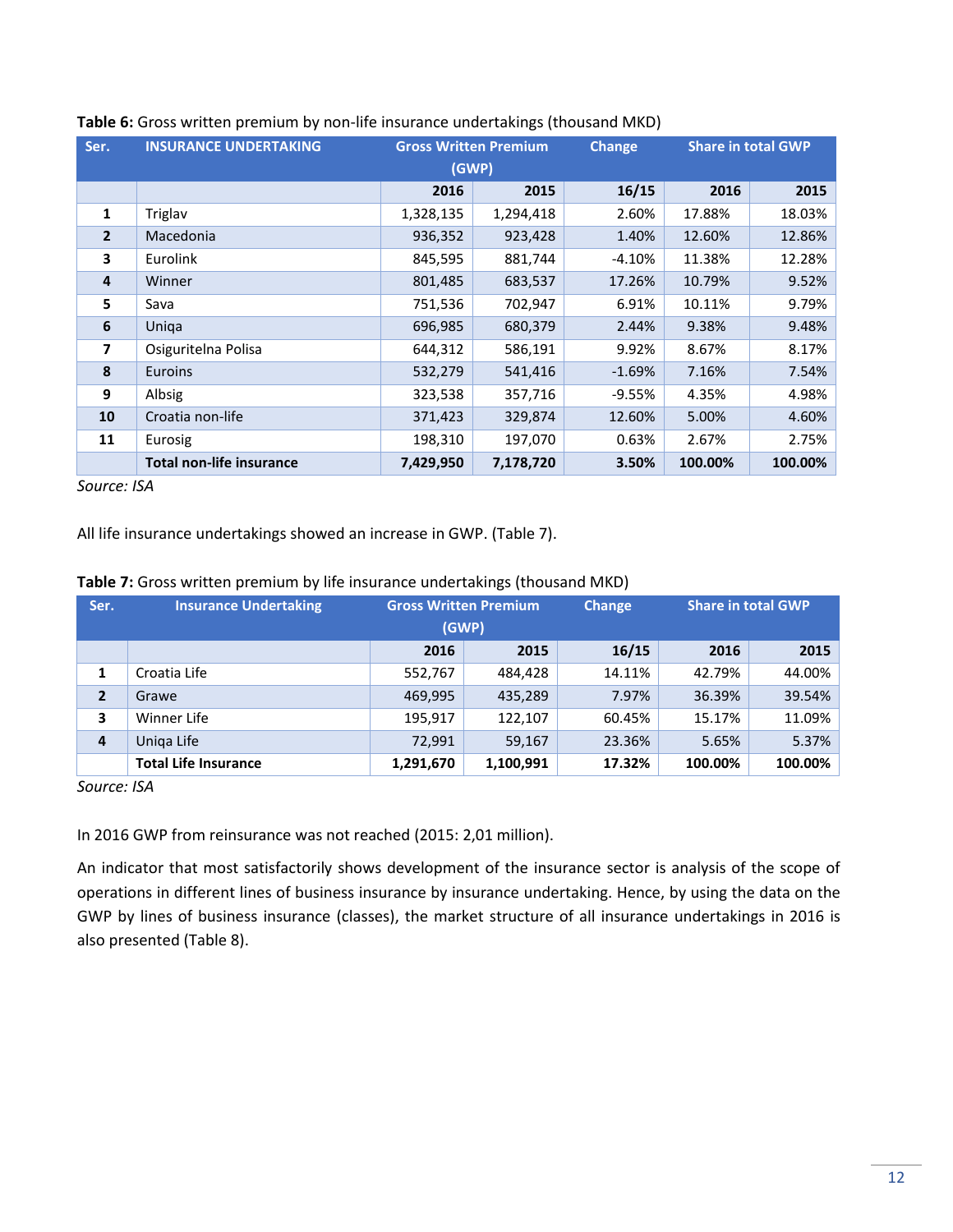|                                    |                  |                |         |                |                 | <b>Non-life</b> |                |          |                 |               |                | <b>Non-life</b>   |
|------------------------------------|------------------|----------------|---------|----------------|-----------------|-----------------|----------------|----------|-----------------|---------------|----------------|-------------------|
| <b>Line of business</b>            | <b>Macedonia</b> | <b>Triglav</b> | Sava    | <b>Euroins</b> | <b>Eurolink</b> | <b>Winner</b>   | <b>Eurosig</b> | Uniqa    | Osig.<br>polisa | <b>Albsig</b> | <b>Croatia</b> | <b>Total</b>      |
| 01. Accident                       | 102,992          | 111,985        | 66,916  | 40,460         | 121,446         | 68,413          | 10,868         | 33,586   | 53,505          | 13,631        | 41,379         | 665,181           |
| 02. Health                         |                  | 25,753         | 1,260   | $\overline{0}$ | 11,558          | 4,043           | 0              | 2,390    | 213             |               | $\Omega$       | 45,217            |
| 03. Motor vehicles- Casco          | 81,713           | 216,831        | 107,882 | 46,630         | 81,599          | 61,171          | 4,380          | 39,091   | 70,836          | 11,465        | 36,875         | 758,473           |
| 04. Railway vehicles - Casco       |                  | $\Omega$       |         | $\Omega$       |                 | 0               | $\Omega$       | $\Omega$ | 0l              |               |                | n                 |
| 05. Aircrafts - Casco              | 0l               | O              | n       | $\overline{0}$ | 5,699           | 38,180          | 0              |          | $\Omega$        |               | 0              | 43,879            |
| 06. Vessels - Casco                |                  | 366            | 182     | 61             | 202             | 34              | $\Omega$       | 32       | $\overline{4}$  |               | 01             | 881               |
| 07. Cargo                          | 24,445           | 18,584         | 3,250   | 9,361          | 2,532           | 5,982           | οI             | 8,356    | 364             | $\Omega$      | 1,244          | 74,118            |
| 08. Property, fire and nat. forces | 123,689          | 85,009         | 63,962  | 21,411         | 87,840          | 16,007          | 4,130          | 24,033   | 37,514          | 6,588         | 16,292         | 486,475           |
| 09. Property, other                | 293,805          | 220,642        | 80,883  | 32,527         | 73,264          | 184,863         | 1,817          | 111,854  | 39,292          | 11,399        | 18,254         | 1,068,600         |
| 10. MTPL (total)                   | 251,899          | 551,046        | 383,381 | 355,000        | 378,596         | 393,077         | 172,187        | 442,033  | 413,224         | 271,778       | 244,783        | 3,857,004         |
| 11. Aircraft's liability           | ΩI               | $\Omega$       | 0       | 0              | 2,014           | 4,555           | $\Omega$       | ΩI       | 209             |               | 0              | 6,778             |
| 12. Vessel's liability             | 132              | 305            | 766     | 53             | 263             | 154             | $\Omega$       | 67       | 393             |               | 81             | 2,214             |
| 13. General liability              | 35,747           | 42,900         | 9,782   | 12,683         | 52,010          | 12,040          | 485            | 17,315   | 12,253          | 2,664         | 2,728          | 200,607           |
| 14. Credit                         |                  | $\overline{0}$ | 0       | $\Omega$       | 01              | 01              | 0              | 01       | 0               |               | 01             | $\Omega$          |
| 15. Suretyship                     | 56               | 103            | 48      | 175            |                 | 10 <sup>1</sup> | 0              |          | 370             |               | 0              | 762               |
| 16. Financial losses               | 6,496            | 24,799         | 2,617   | 977            | 332             | $\overline{0}$  | 0l             | 1,871    | $\overline{0}$  | $\Omega$      |                | 37,092            |
| 17. Legal expenses                 |                  | O              | n       | 0              |                 | 01              | $\Omega$       | $\Omega$ | 0               |               |                | $\Omega$          |
| 18. Tourists assistance            | 15,378           | 29,812         | 30,607  | 12,941         | 28,240          | 12,956          | 4,443          | 16,357   | 16,135          | 6,013         | 9,787          | 182,669           |
| <b>Total</b>                       | 936.352          | 1.328.135      | 751.536 | 532.279        | 845.595         | 801.485         | 198.310        | 696.985  | 644.312         | 323.538       |                | 371.423 7.429.950 |

### **Table 8:** Gross written premium for the period 01.01.2016-31.12.2016 (thousand MKD)

| Line of business    | <b>Croatia</b> | <b>Grawe</b> | <b>Winner</b> | Uniga    | <b>Total</b>     |
|---------------------|----------------|--------------|---------------|----------|------------------|
| 19. Life            | 550,652        | 469,995      | 140,573       | 72,991   | 1,234,211        |
| 21.<br>Unit -linked | 2,115          | 0            | 55,344        | $\Omega$ | 57,459           |
| <b>Total</b>        | 552,767        | 469,995      | 195,917       |          | 72,991 1,291,670 |

**Total:: 8,721,620**

*Source: ISA*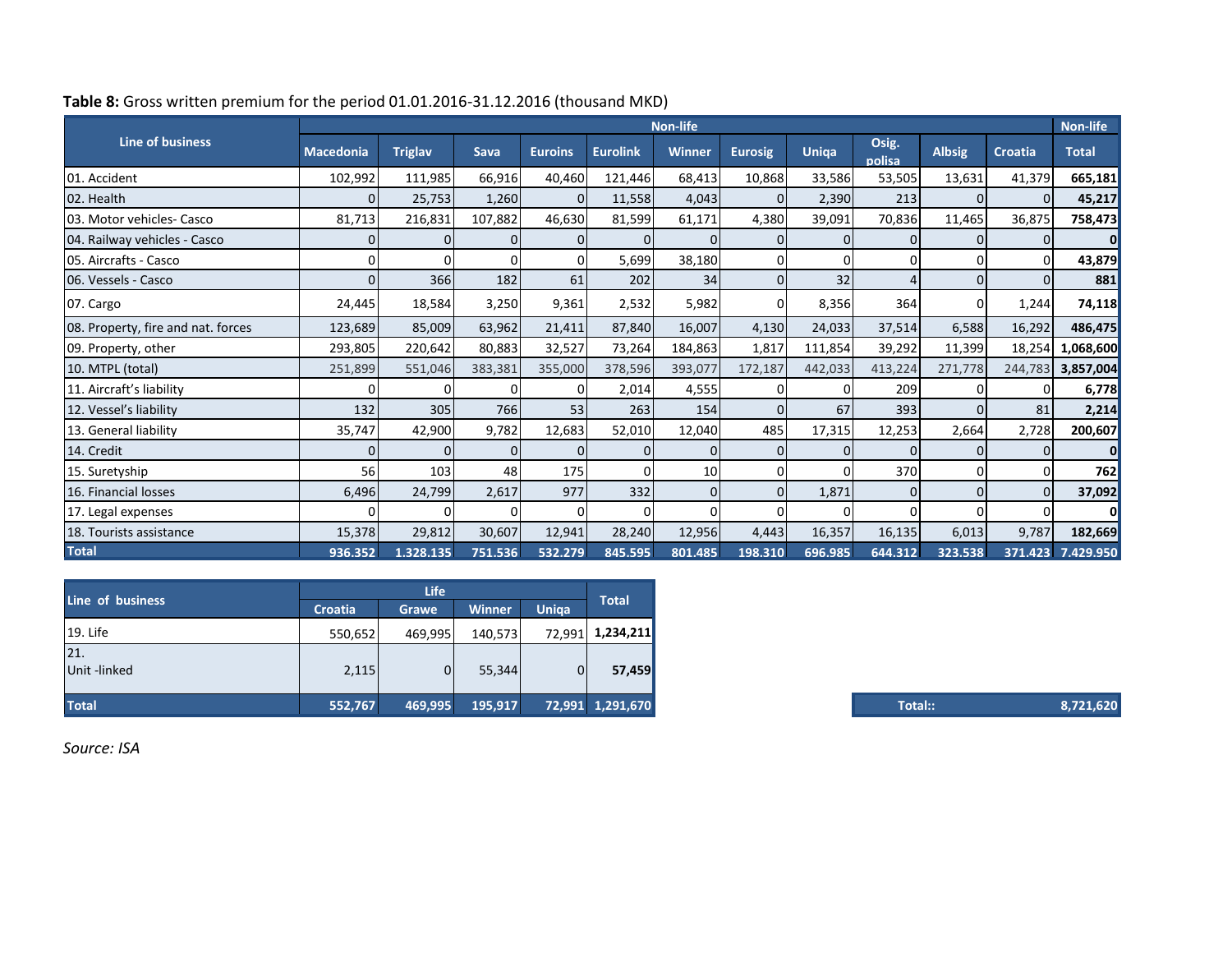### <span id="page-13-0"></span>**3.1.4. GWP share structure**

As a share of aggregate GWP, motor vehicle insurance claimed the largest portion of all insurance premiums collected at 52.92% (2015: 52.96%), with motor third-party liability insurance (MTPL) claiming 44.22% (2015: 44.59%), and voluntary motor vehicle insurance policies (casco) claiming 8.70% (2015: 8.37%). Property insurance (against fire, natural disasters, theft and other risks) claimed 17.83% (2015: 19.82%), and insurance against accident consequences (accident) claimed a 7.63% share (2015: 7.23%). Life insurance also claimed a significant share, with 14.81% (2015: 13.30%). Chart 4 compares the relative share of aggregate GWP by lines of business and includes a comparison with 2015.



**Chart 4**: Gross written premium structure by lines of business insurance (percentages)

*Source: ISA* 

GWP for motor third party liability insurance showed an increase of 4.48% over 2015 with MKD 3.86 billion (2015: MKD 3.69 billion), with a concurrent increase of 5.71% in the number of policies sold. Casco motor vehicle insurance, the same as last year, after a realized long-year negative trend, an increase of 9.46% is reached with GWP MKD 758.47 million (2015: MKD 692.93 million), with a concurrent small increase of the number of concluded agreements of 0.34%.

Property insurance showed an increase of 5.26% with GWP of MKD 1.55 billion (2015: MKD 1.64 billion), with a concurrent increase of the number of concluded agreements of 11.65% which is an indicator of the pronounced price competition between the insurance undertakings, which leads the increased number of sold policies to be realized with lower prices compared to the previous year. Analyzing by groups, for natural entities the increase of 13.77% of concluded agreements is followed by 12.02% increase of GWP, while for legal entities the increase of 6.42% of concluded agreements is followed by 8.71% decrease of GWP.

Within property insurance, agriculture insurance shows a decrease of 19.88% of the number of concluded agreements, but also a decrease of 3.38% of realized GWP for agriculture insurance which amounts to MKD 175.69 million (2015: GWP of MKD 181.83 million). In addition, individual farmers in the fruit and crop insurance segment note an increase in the GWP of 6.59%, while among agricultural undertakings there is an upward trend in the GWP of 20.86%. The total decrease was due to the large drop in the sold insurance contracts in the area of livestock insurance of 48.81% and realized 78.75% lower GWP compared to 2015.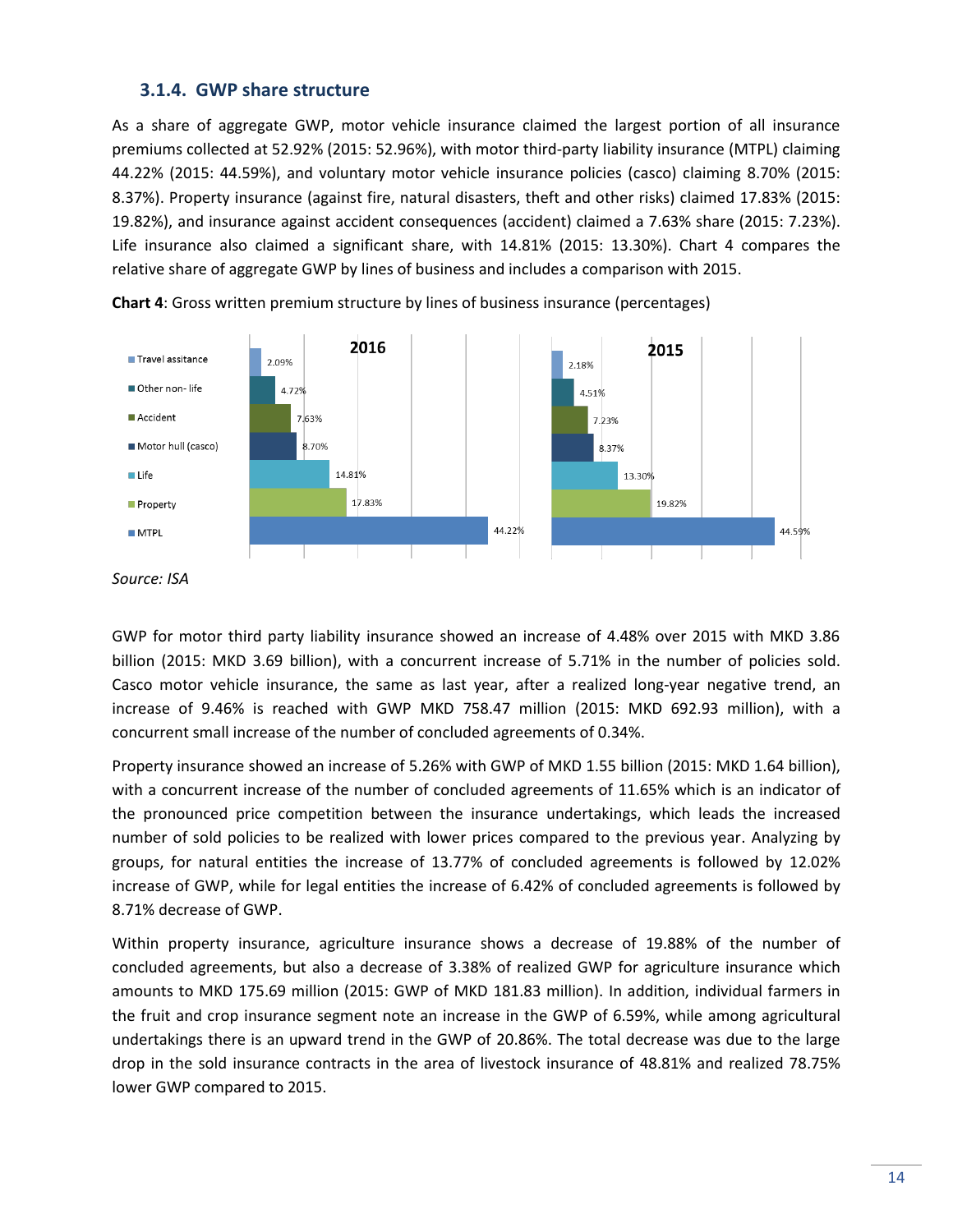In 2016, there is a great rise in the sale of health insurance. Health insurance is a relatively new insurance product, with its modest beginnings in 2013, with which the insurance undertakings are more and more engaged. In 2016, 1,256 contracts for health insurance were concluded with total GWP of MKD 45,22 million, compared to when only 368 contracts were concluded with total GWP of MKD 6,37 million.

The increase in GWP for life insurance, which was 17.32% over 2015, deserves special attention. The greatest share in life insurance is on the traditional life insurance (mixed insurance) with 73.82%, then follows pure endowment life insurance with 8.27%, term life insurance with 5.56%, Unit linked life insurance with 4.45% and additional life insurance with 7.89%. In 2016 a greater increase is noted in the Unit linked life insurance. This insurance first appeared on the domestic market in 2015 when 325 contracts were concluded with total GWP of MKD 7.71 million, and in 2016 there was a huge increase with 1.466 concluded agreements with total GWP of MKD 57.46 million. Chart 5 shows the trend of GWP by more significant insurance lines of business.





*Source: ISA*

Insurance undertakings issued 1,292,748 agreements in 2016, a 7.74% over the previous year compared to 2015 when 1.199.860 agreements were concluded. From the total number of concluded agreements, 1,279,015 were for non-life policies, showing a 7.37% increase compared to the policies in 2015, while 13,733 are life insurance policies, i.e. an increase of 58.16% compared to 2015 (2015: 8,683 policies). The change in the number of signed agreements across insurance lines of business is presented in Chart 6.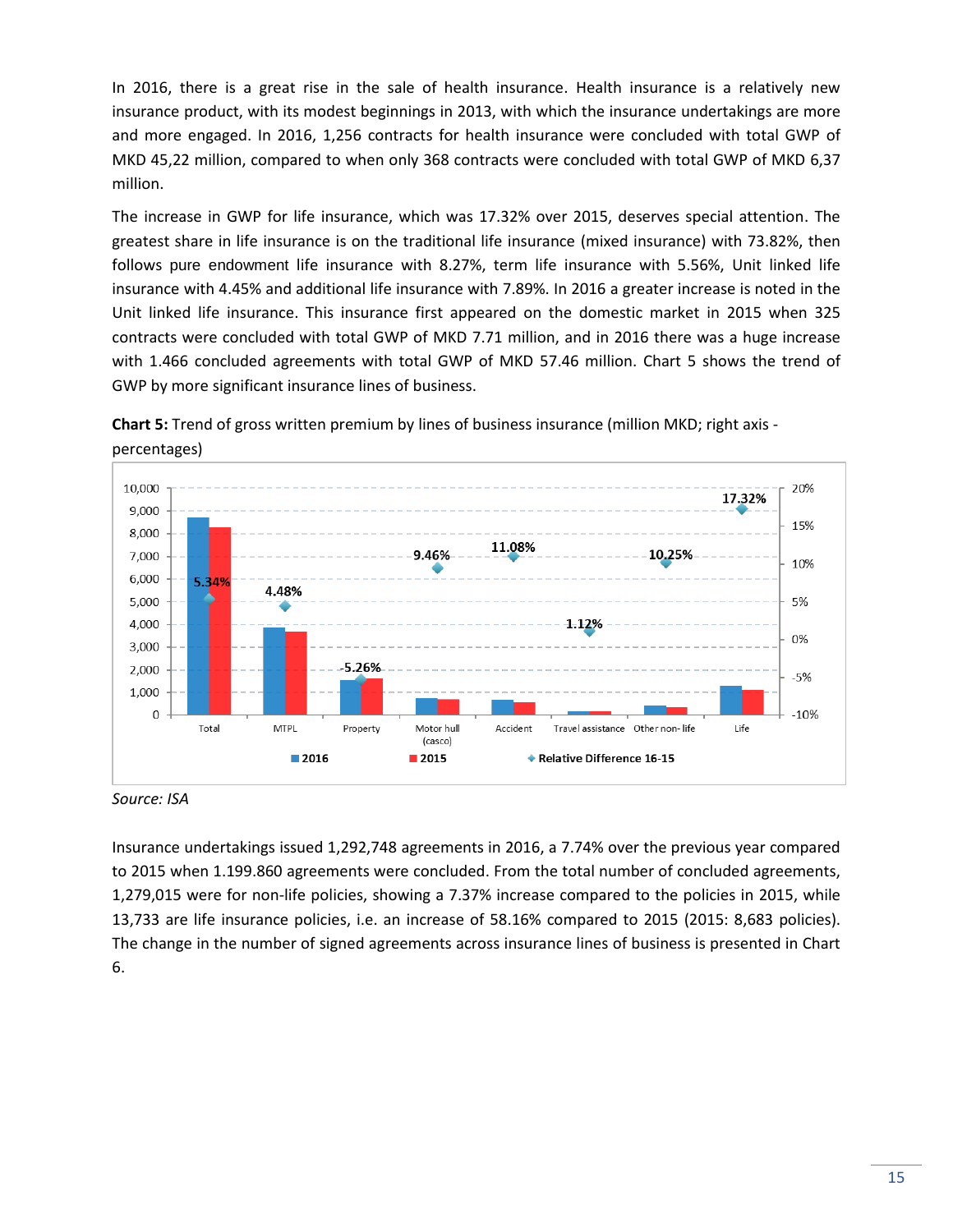



## <span id="page-15-0"></span>**3.1.5. Gross claims paid**

Insurance undertakings paid out MKD 3.61 billion in gross claims. The share of reinsurance in the gross paid claims is 23.72%. Compared to 2015, gross paid claims note an increase of 13.26% (2015: MKD 3.18 billion). Last year the greatest single claim was paid in the Republic of Macedonia in the amount of MKD 411 million in the line of business: Aircraft insurance (casco) (Table 9).

|  |  | Table 9: Gross claims paid by line of business (thousand MKD) |  |
|--|--|---------------------------------------------------------------|--|
|--|--|---------------------------------------------------------------|--|

| Lines of business insurance      | 2016      | 2015      | 2014      |
|----------------------------------|-----------|-----------|-----------|
| Motor third-party liability/MTPL | 1,625,090 | 1,542,769 | 1,438,603 |
| Property insurance               | 460,769   | 636,480   | 715,860   |
| Motor vehicle insurance (casco)  | 409,738   | 374,066   | 385,016   |
| Accident insurance               | 389,498   | 361,431   | 342,357   |
| Life insurance                   | 207,465   | 127,626   | 102,862   |
| Travel assistance insurance      | 49,401    | 44,905    | 39,427    |
| Other insurance – non-life       | 463,952   | 96,601    | 29,829    |
| <b>Total</b>                     | 3,605,913 | 3,183,878 | 3,053,954 |

*Source: ISA*

In the structure of gross paid claims, the greatest share was on third-party liability insurance with 45.07%, followed by paid claims of property insurance with 12.78%, claims of motor vehicle insurance (casco) with 11.36%, claims of accident insurance with 10.80% and 19.99% paid claims in other lines of business. An increase in the paid claims compared to 2015 is noted in almost all lines of business, with the exception in property insurance.

In the property line, a significant share has the agricultural insurance with 30.95% and total of paid claims MKD 142,60 million.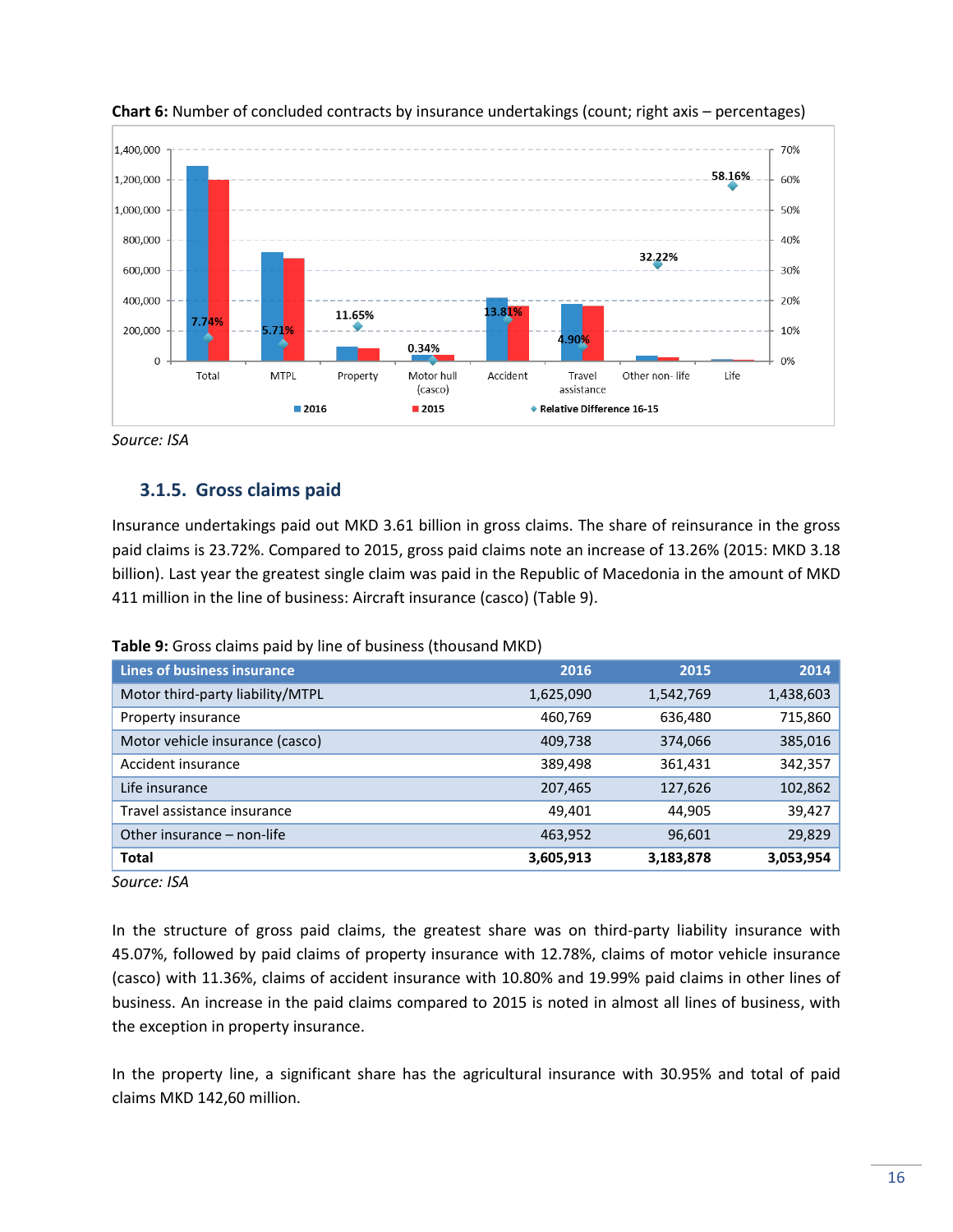Chart 7 shows each individual insurance undertaking's share of total claims paid in 2016.



**Chart 7**: Share of insurance undertakings in gross paid claims in 2016 (thousand MKD)

*Source: ISA*

### <span id="page-16-0"></span>**3.1.6. Assets and liabilities structure**

#### **3.1.6.1. Assets structure**

On 31 December 2016, the total assets value of the insurance industry was MKD 18,48 billion, an increase of 5.23% over the total value of assets of insurance undertakings in 2015. (Table 10**Error! Reference source not found.**).

|                                       | 31.12.2016     | <b>Share</b> | 31.12.2015     | <b>Share</b> | 16/15     |
|---------------------------------------|----------------|--------------|----------------|--------------|-----------|
| Intangible assets                     | 46,641,484     | 0.25%        | 49,411,173     | 0.28%        | $-5.61%$  |
| Investments                           | 13,612,298,584 | 73.66%       | 12,604,781,178 | 71.77%       | 7.99%     |
| Co-insurers' and reinsurers' share in | 1,120,811,739  | 6.06%        | 1,480,820,985  | 8.43%        | $-24.31%$ |
| gross technical provisions            |                |              |                |              |           |
| Unit linked insurance financial       | 13,975,095     | 0.08%        | 0              | 0.00%        | 0.00%     |
| investments                           |                |              |                |              |           |
| Deferred and current tax assets       | 15,684,063     | 0.08%        | 12,645,996     | 0.07%        | 24.02%    |
| Receivables                           | 2,446,432,361  | 13.24%       | 2,291,831,727  | 13.05%       | 6.75%     |
| Other assets                          | 632,741,936    | 3.42%        | 584,084,207    | 3.33%        | 8.33%     |
| Active valuation reserves             | 591,189,562    | 3.20%        | 538,009,927    | 3.06%        | 9.88%     |
| Non-current assets held for sale and  | 290,060        | 0.00%        | 0              | 0.00%        | 000%      |
| non-current operations                |                |              |                |              |           |
| <b>Total assets</b>                   | 18,480,064,884 | 100.00%      | 17,561,585,192 | 100.00%      | 0         |

| Table 10: Assets structure of insurance undertakings (MKD) |  |
|------------------------------------------------------------|--|
|------------------------------------------------------------|--|

For insurance undertakings assets, investments made up the largest portion at 73.66% (2015: 71.77%), with their value increasing 7.99% over 2015. Within investments, the category other financial

*Source: ISA*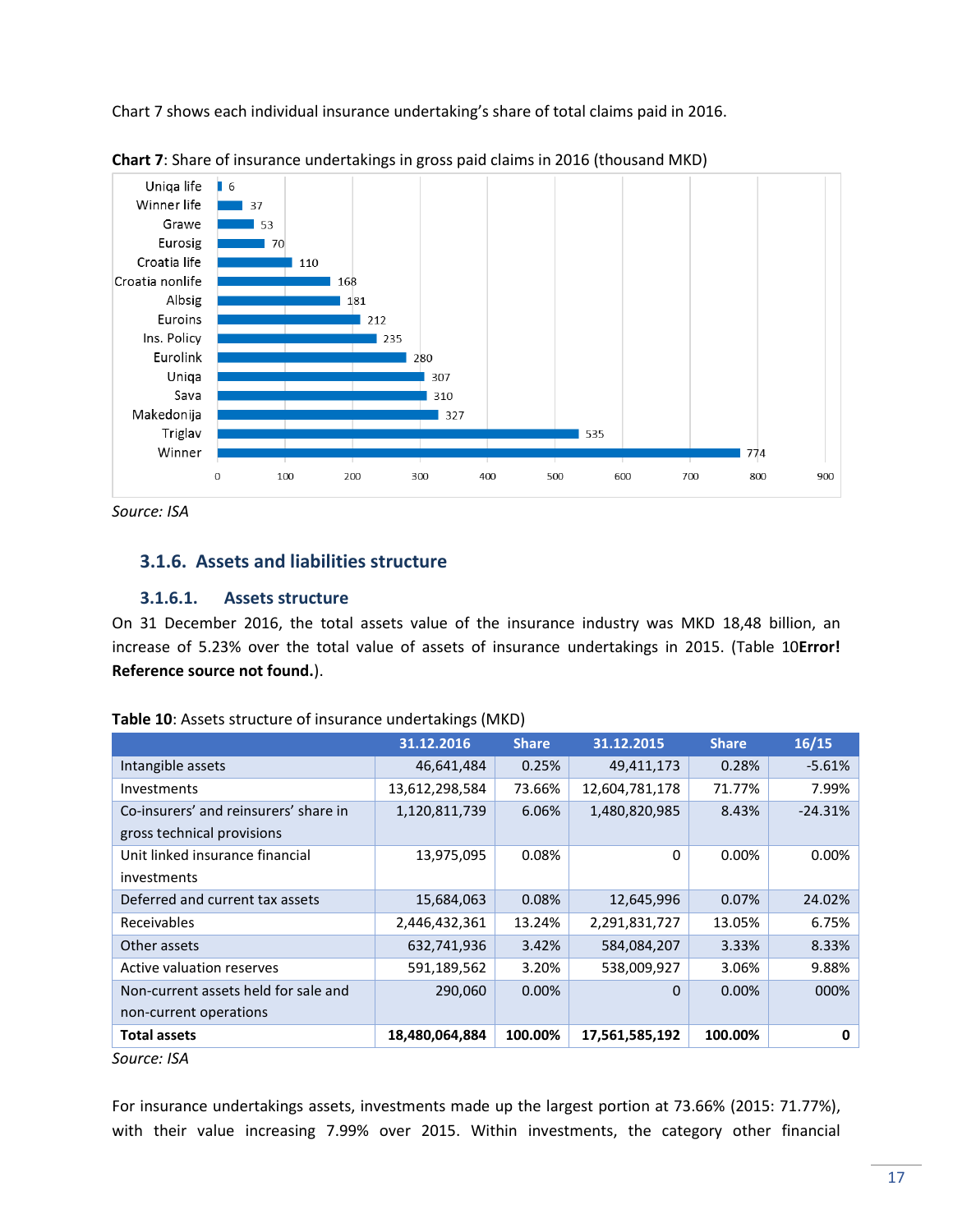investments made up the largest component at 89.05% and its value increased 9.85% over the previous year. This category includes: bank deposits, loans and other placements (36.25%), financial investments held for sale (34.35%), financial investments held to maturity (16.97%) and financial investments held for trading (1.47%). Other significant investment categories included, Investment in land, buildings and other tangible assets (9.48%) with a decrease of 5.97%, over 2015. Other significant part of the investment are financial investments in undertakings of the group - subsidiaries, affiliates and jointly controlled entities, which made up 1.47% of the total investments with an increase of 1.09%.

What follows are the receivables with 13.24% in the liabilities structure (2015: 13.05%) with an increase of 6.75% over 2015. Within the receivables are the receivables from direct insurance activities (including receivables from insureds, receivables from intermediaries and other receivables from direct insurance activities), receivables from co-insurance and reinsurance operations etc. The greatest share of 75.69% in the receivables is from the direct insurance activities amounting to MKD 1,852 million with an increase of 2.57% over 2015. Receivables from co-insurance and reinsurance amount to MKD 86.87 million (3.55% of the total receivables) noting an increase of 14.55% compared to 2015, as a result of the increase of receivables on the basis of participation in compensation of damages from co-insurance and reinsurance. Other receivables amount to MKD 507.93 million (20.76% of the total receivables) increased by 23.66% compared to 2015.

While non-life insurance undertakings asset holdings dominate total assets for both insurance sectors, the assets of life insurance undertakings present an increasing positive trend as a share of total assets, which in 2016 grew to 26.01% (2015: 22.33%). The structure of insurance undertakings' share of the total assets of the insurance sector is presented in Chart 8.



**Chart 8:** Share structure of insurance undertakings in the total assets of the insurance sector in 2016 (million MKD)

*Source: ISA*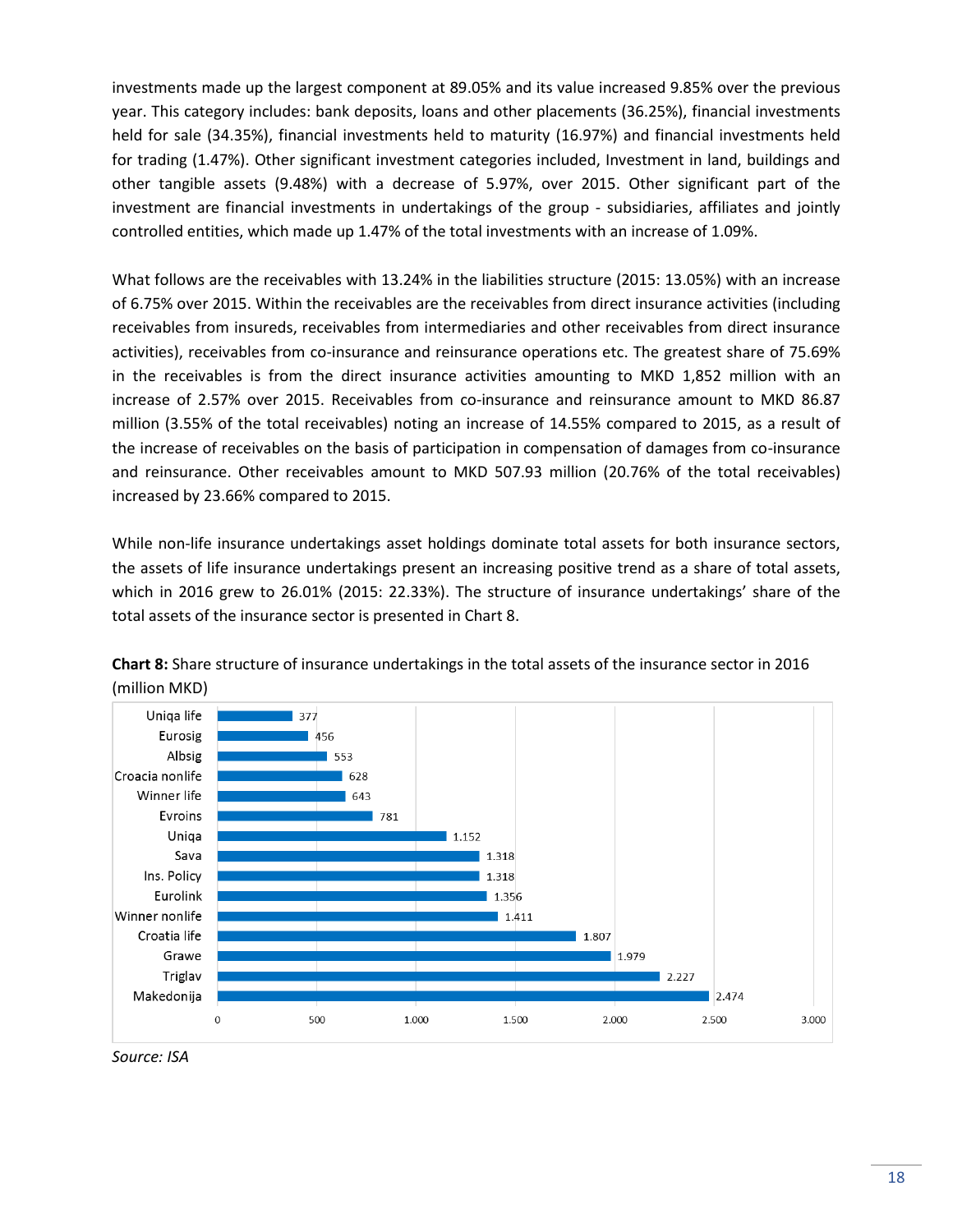### **3.1.6.2. Liabilities structure**

Sources of funding for the insurance undertakings in 2016 increased by 5.23% compared to the previous year (Table 11).

|                                   | 31.12.2016     | <b>Share</b> | 31.12.2015     | <b>Share</b> | 16/15     |
|-----------------------------------|----------------|--------------|----------------|--------------|-----------|
| Capital (equity) and provisions   | 6,030,816,167  | 32.63%       | 5,803,887,820  | 33.05%       | 3.91%     |
| Subordinated liabilities          | 95,295,860     | 0.52%        | 76,993,375     | 0.44%        | 23.77%    |
| Gross technical reserves          | 10,665,461,946 | 57.71%       | 10,046,741,801 | 57.21%       | 6.16%     |
| Other provisions                  | 61,415,648     | 0.33%        | 57,680,322     | 0.33%        | 6.48%     |
| Deferred and current tax          | 33,871,769     | 0.18%        | 47,443,039     | 0.27%        | $-28.61%$ |
| liabilities                       |                |              |                |              |           |
| Liabilities arising from deposits | 851,531        | $0.00\%$     | 681,181        | 0.00%        | 25.01%    |
| of insurance undertakings at      |                |              |                |              |           |
| reinsurance/cedents               |                |              |                |              |           |
| Liabilities                       | 1,293,835,231  | 7.00%        | 1,233,852,691  | 7.03%        | 4.86%     |
| Passive valuation reserves        | 298,516,732    | 1.62%        | 294,304,963    | 1.68%        | 1.43%     |
| <b>Total sources of funding</b>   | 18,480,064,884 | 100.00%      | 17,561,585,192 | 100.00%      | 5.23%     |

**Table 11:** Liabilities structure of insurance undertakings (MKD)

*Source: ISA*

Gross technical provisions made for the largest source of funding, 57.71%, relative to total sources of funding (2015: 57.21%) with a 6.16% growth over the previous year.

After gross technical provisions, capital and provisions made for the highest portion the sources of funding with an increase of 3.91%.

The liabilities of insurance undertakings constituted 7.00% of the total sources of funding (2015: 7.03%) an increase of 4.86% over the previous year. In the structure of liabilities, direct insurance activities account for the largest share, followed by liabilities from reinsurance and co-insurance operations and other liabilities.

## <span id="page-18-0"></span>**3.1.7. Technical provisions**

At the end of the 2016, total technical provisions for non-life insurance undertakings were calculated to be MKD 7.15 billion, i.e. 1.61% decrease compared to the previous year, and total technical provisions for life insurance undertakings were calculated at MKD 3,51 billion, an increase of 26.48% over the previous year. The decrease in the technical provisions is due to the decrease in the claims provisions in the class of aircraft insurance (casco), and as a result of the payment of the reported damage in that class.

Claims provisions and unearned paid premium provisions made for the largest share of technical provisions, while for life insurance undertakings the mathematical provisions ranked as the most significant (Table 12).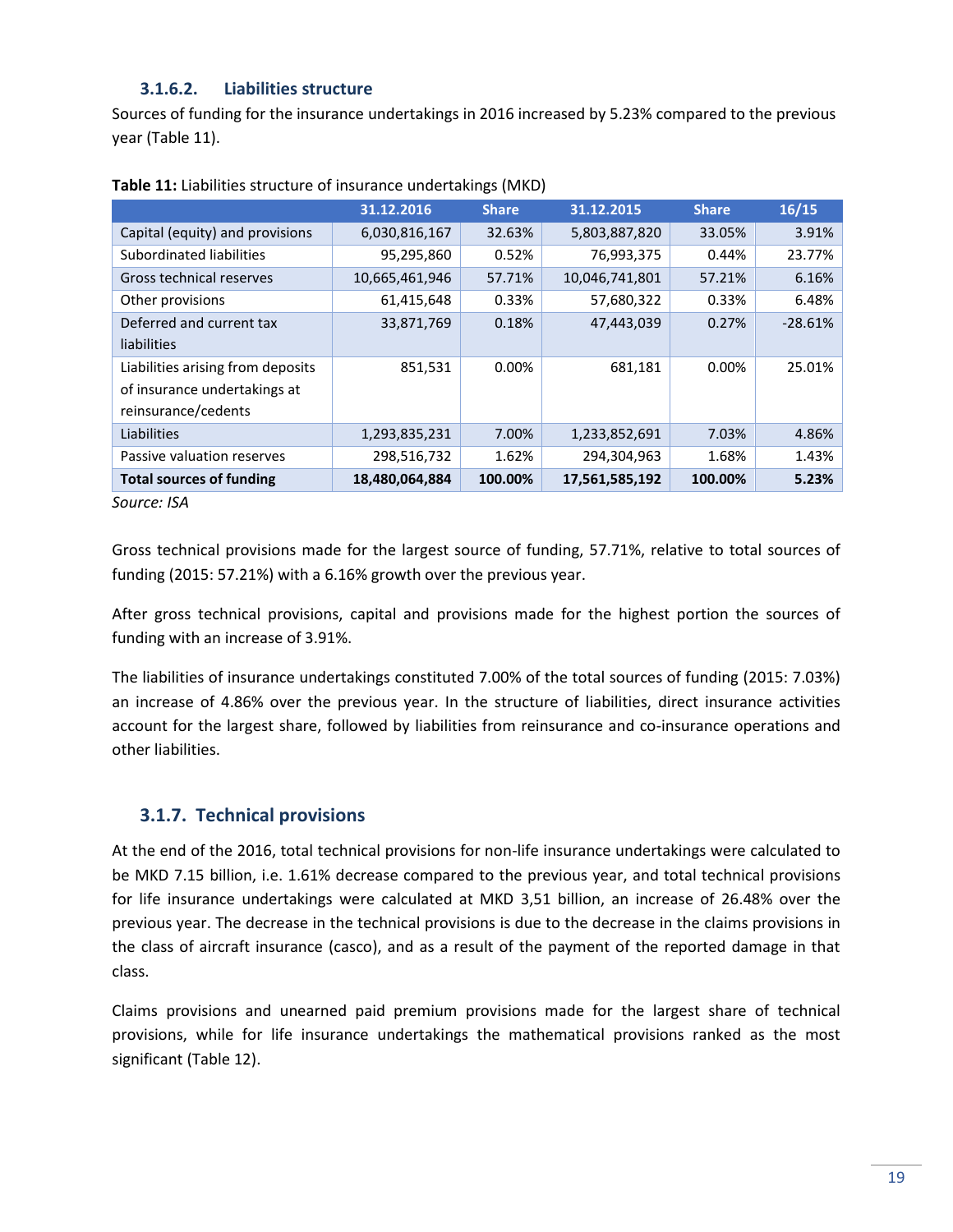| <b>Technical provisions</b> | Non-life insurance |           |          | Life insurance |           |        |            | <b>Total</b> |          |
|-----------------------------|--------------------|-----------|----------|----------------|-----------|--------|------------|--------------|----------|
| structure                   | 2016               | 2015      | 16/15    | 2016           | 2015      | 16/15  | 2016       | 2015         | 16/15    |
| <b>Claims provisions</b>    | 3,788,817          | 4,040,814 | $-6.24%$ | 54,673         | 38.996    | 40.20% | 3,843,490  | 4,079,810    | $-5.79%$ |
| Unearned paid               | 3,259,772          | 3,132,536 | 4.06%    | 33,661         | 30.422    | 10.65% | 3,293,433  | 3,162,958    | 4.13%    |
| premium provisions          |                    |           |          |                |           |        |            |              |          |
| <b>Mathematical</b>         | $\Omega$           | 0         | 0.00%    | 3,318,363      | 2.614.419 | 26.93% | 3,318,363  | 2,614,419    | 26.93%   |
| provisions                  |                    |           |          |                |           |        |            |              |          |
| <b>Provisions for</b>       | 71.924             | 76,853    | $-6.41%$ | 107,691        | 94.695    | 13.72% | 179,615    | 171,548      | 4.70%    |
| bonuses and rebates         |                    |           |          |                |           |        |            |              |          |
| <b>Other technical</b>      | 30.509             | 17.998    | 69.51%   | $\Omega$       | 0         | 0.00%  | 30.509     | 17.998       | 69.51%   |
| provisions                  |                    |           |          |                |           |        |            |              |          |
| <b>Total</b>                | 7,151,022          | 7,268,201 | $-1.61%$ | 3,514,388      | 2,778,532 | 26.48% | 10,665,410 | 10,046,733   | 6.16%    |

| Table 12: Structure of and changes in technical provisions (thousand MKD) |  |  |
|---------------------------------------------------------------------------|--|--|
|---------------------------------------------------------------------------|--|--|

## <span id="page-19-0"></span>**3.1.8. Assets covering the technical provisions**

The assets covering the technical provisions are the assets of insurance undertakings used to cover future liabilities arising from insurance contracts, as well as possible losses related to risks from the insurance operations for which the insurance undertakings are obligated to allocate funds to cover net technical provisions. An insurance undertaking is obligated to invest funds at least equivalent to the technical provisions amount – net reinsurance and must be pursuant to provisions in the Law on Insurance Supervision and the Rulebook on the types and characteristics of assets covering the technical provisions, and assets covering the mathematical provision, as well as details on the placements and restrictions of said investments and valuation thereof ("Official Gazette of Republic of Macedonia" No. 64/11 and 127/14).

At the end of 2016, investments in assets covering the technical provisions of the non-life insurance undertakings were MKD 6,59 billion and covered 108.64% (2015: 107.07%) of the total net technical provisions (Chart 9**[Chart](#page-19-1)**).

<span id="page-19-1"></span>**Chart 9:** Coverage of net technical provisions at non-life insurance undertakings (million denars; right axis – percentages)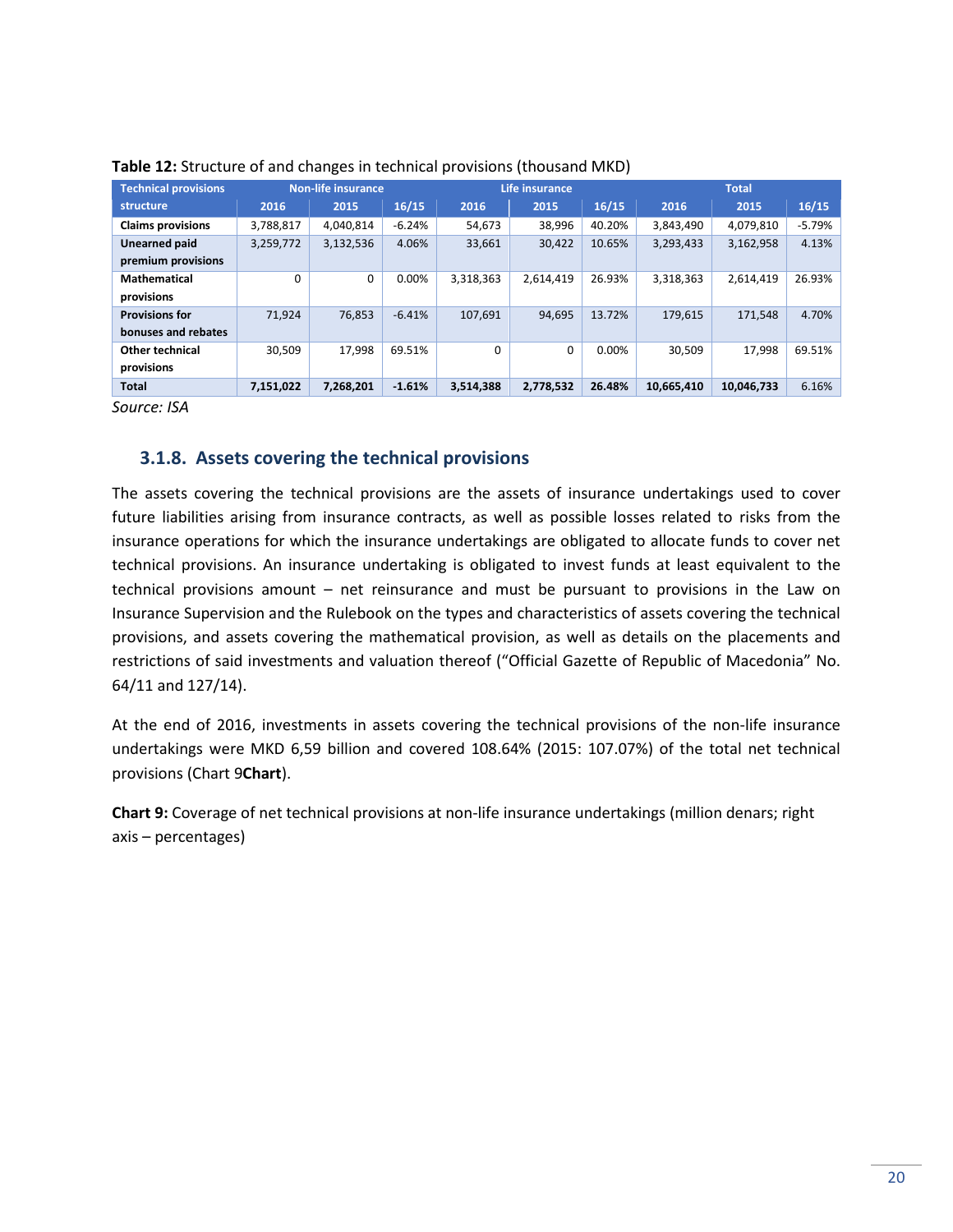

Non-life insurance undertakings invested their assets covering technical provisions across securities issued by the Republic of Macedonia (49.90%), bank deposits (41.37%), shares in investment funds (5.12%), equities (1.43%) and other financial instruments (2.17%). The investment amounts and structure are presented in Table 13.

|  | Table 13: Assets covering the technical provisions of non-life insurance undertakings (thousand MKD) |
|--|------------------------------------------------------------------------------------------------------|
|--|------------------------------------------------------------------------------------------------------|

| 2016      | 2015      | 2014      |
|-----------|-----------|-----------|
| 2,728,235 | 2,655,520 | 2,635,928 |
| 3,290,802 | 3,077,459 | 2,864,870 |
| 94,264    | 59,940    | 56,947    |
| 143,229   | 144,255   | 64,923    |
| 337,949   | 285,679   | 199,987   |
| 0         | 0         | 68,171    |
| 6,594,479 | 6,222,852 | 5,890,826 |
|           |           |           |

*Source: ISA*

For life insurance undertakings, the invested assets covering the technical and mathematical provisions totaled MKD 3,52 billion with net technical provisions covered at 101.43% (2015: 102.00%) (Chart 10).

**Chart 10:** Coverage of net technical provisions at life insurance undertakings (million denars; right axis – percentages)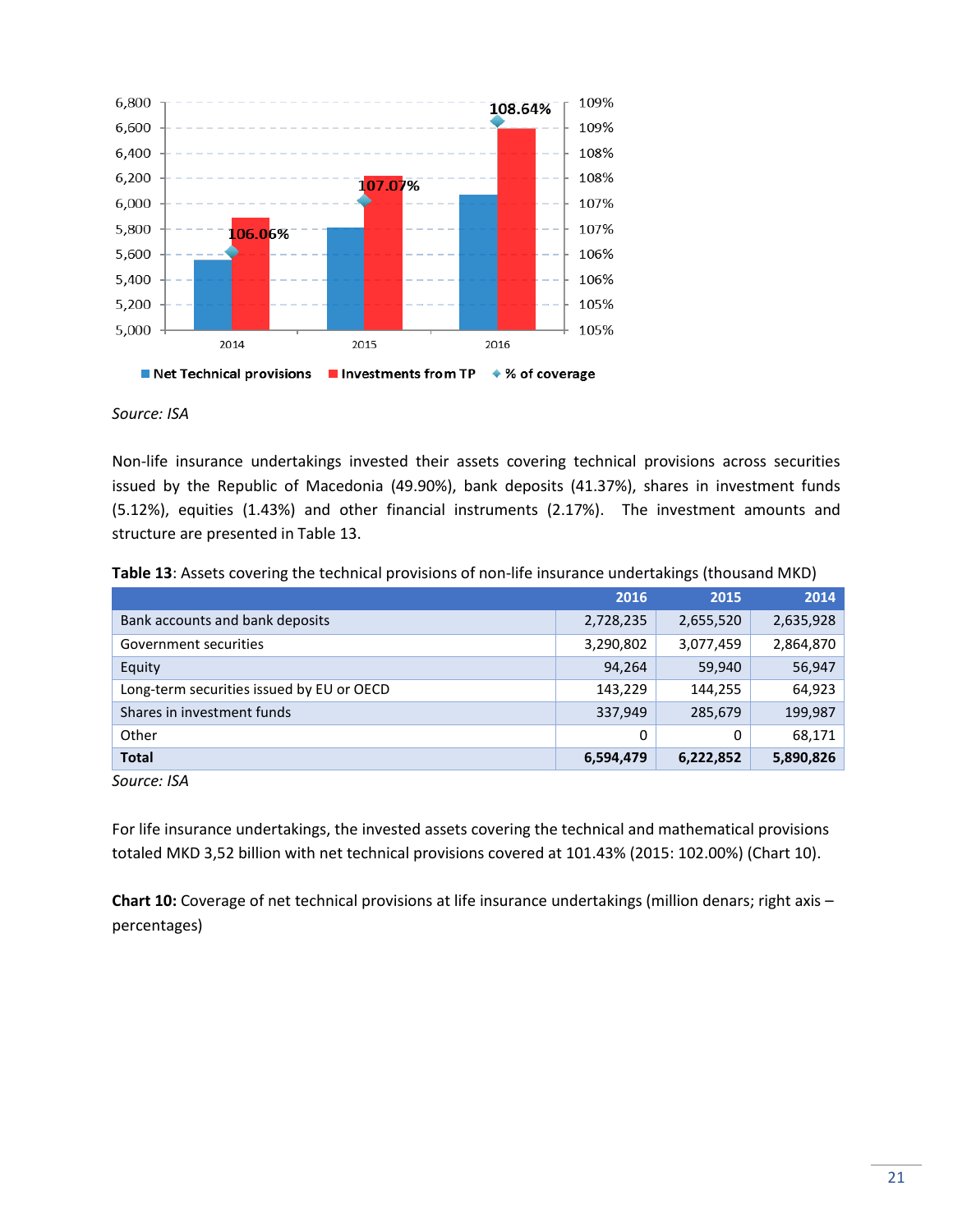

Life insurance undertakings invested a majority of their assets, covering the mathematical provision, in government securities issued by the Republic of Macedonia (76.78%%), bank deposits (21.50%), investment funds (0.83%) and other financial instruments (0.90%) [\(Table 1](#page-21-1)4).

<span id="page-21-1"></span>**Table 14:** Assets covering the technical provisions and the mathematical provisions at life insurance undertakings (thousand MKD)

|                                           | 2016      | 2015      | 2014      |
|-------------------------------------------|-----------|-----------|-----------|
| Bank accounts and bank deposits           | 757,251   | 616,521   | 486,472   |
| Government securities                     | 2,704,579 | 2,124,977 | 1,637,708 |
| Equity                                    | 0         | 0         | 0         |
| Long-term securities issued by EU or OECD | 0         | 0         | 0         |
| Investment funds                          | 29,067    | 50,308    | $\Omega$  |
| Other                                     | 31,624    | 17,349    | 4,482     |
| <b>Total</b>                              | 3,522,522 | 2,809,155 | 2,128,663 |

*Source: ISA*

 $\overline{a}$ 

## <span id="page-21-0"></span>**3.1.9. Capital and required level of solvency margin**

Pursuant to Articles 75 and 76 of the Law on Insurance Supervision, insurance undertakings should at minimum maintain their capital at the required solvency margin level. Based on the data submitted to ISA, at the end of 2016, the total calculated capital of insurance undertakings4 was MKD 5.55 billion, which is an increase of 1.17% over 2015. Analyzed by insurance segments, the capital of non-life insurance undertakings was MKD 4.56 billion, and MKD 989 million for life insurance undertakings.

<sup>4</sup> Rulebook on the types and description of items that will be taken into account when calculating the capital of the insurance and/or reinsurance undertaking ("Official Gazette of Republic of Macedonia" no. 5/2011 and 64/2011")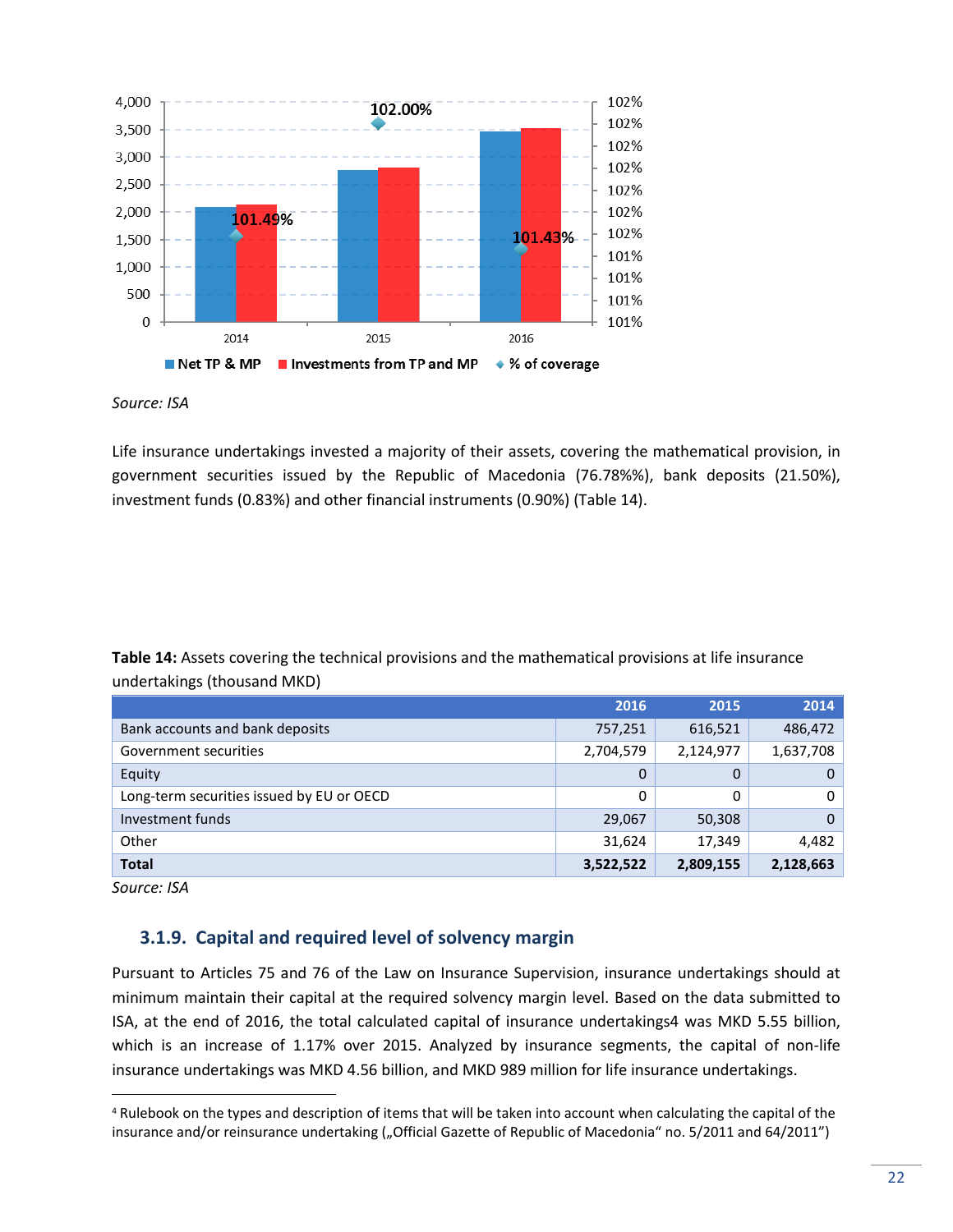The solvency margin, which is the key indicator used to assess stability of the insurance sector, was MKD 1.34 billion (MKD 1.12 billion for non-life insurance, and MKD 223 million for life insurance), yielding insurance sector capital that is 4.1 times above the solvency margin level. The capital and solvency margin trends of the insurance undertakings are shown on Chart 11.





*Source: ISA*

 $\overline{\phantom{a}}$ 

## <span id="page-22-0"></span>**3.1.10. Operational financial results**

For 2016 the insurance sector reported profits of MKD 474,62 million. Among the non-life insurance undertakings, 8 undertakings realized profits of MKD 459,46 million, while 3 undertakings reported loss in the amount of MKD 39,05 million. Life insurance undertaking earned aggregate profits of MKD 54,21 million, with 3 undertakings generating MKD 65,90 million in profits, and 1 undertaking incurring loss of MKD 11,69 million.

The technical result<sup>5</sup> yields a positive MKD 38.69 million, an improvement compared to previous years, when insurance undertakings yielded negative technical results. Analysis by insurance segments reveals that the technical result for the non-life insurance was MKD 130.90 million (2015: MKD 124.95 million), with five non-life insurance undertakings showing negative technical results, and the remaining undertakings yielding positives. Nonetheless, the technical result for the life insurance segment was negative at MKD -92.21 million (2015: MKD -87.05 million). Of the life insurance undertakings, all four undertakings had a negative technical result.

Table 15 shows the impact of both the technical and non-technical results on the financial results of the insurance sector. In this case, for the purposes of the analysis, one category was selected – EBIT earnings before interest and tax, in order to isolate the various effects of the taxation and to precisely

<sup>5</sup> Technical result from the operations of the insurance undertakings is the result achieved by performing the main business activity-insurance. The other revenues and expenses from their operations represent the non-technical result.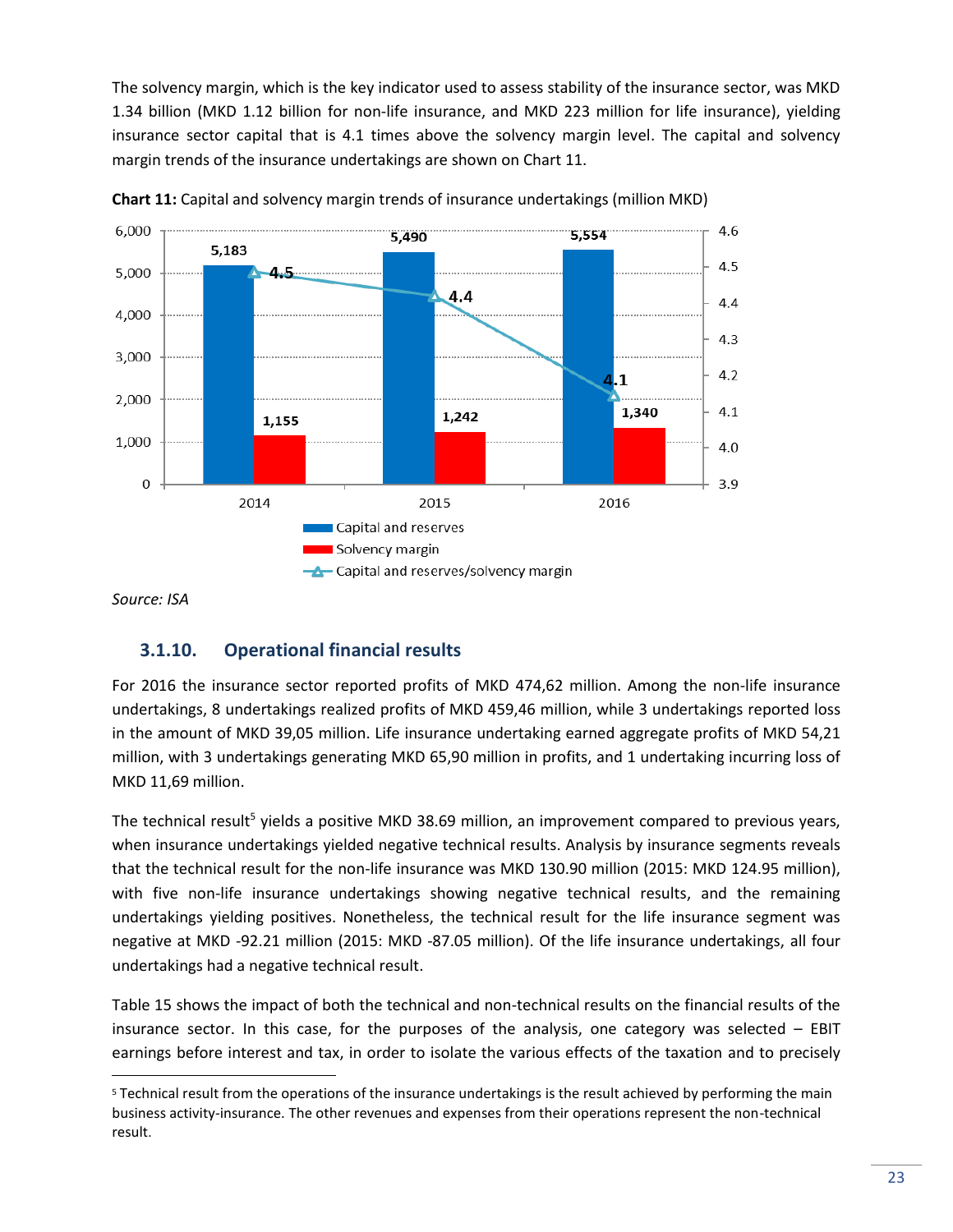establish the impact of both the technical and non-technical results during generation of the final financial result.

|   |                                             | 2016        | 2015          | 2014           |
|---|---------------------------------------------|-------------|---------------|----------------|
|   | Technical result - life insurance           | -92,207,466 | $-87,055,075$ | $-118,836,799$ |
| 2 | Technical result - non-life insurance       | 130,898,722 | 124,954,496   | 108,547,884    |
| 3 | Technical result - total $(3 = 1 + 2)$      | 38,691,256  | 37,899,421    | $-10,288,915$  |
| 4 | Non-technical result                        | 521,603,136 | 562,498,616   | 415,517,635    |
| 5 | Profit/loss - earnings before taxation from | 560,294,392 | 600,398,038   | 405,228,720    |
|   | regular operations $(5 = 3 + 4)$            |             |               |                |

#### **Table 15**: **Structure of the financial result – technical and non-technical (MKD)**

*Source: ISA*

## <span id="page-23-0"></span>**3.1.11. Insurance industry indicators**

Various insurance indicators are used to assess the business operations of insurance undertakings.

The **loss ratio**, which is the ratio of the net incurred claims for the respective period to net premiums earned, was 51.5% for the insurance sector in 2016 with a decline compared to 2015 when it was 52.7%. Separated by segments, the loss ratio was 46.3% for non-life insurance compared to 48.5% in 2015, and 77.3% for the life insurance sector compared to 74.3% in 2015.

The **expense ratio,** which is the ratio of the net expenses to net premiums earned, was 54.5% a decrease compared to the previous year when it was 55.8%. For non-life insurance, the expense ratio in 2016 was 59.6% compared to 59.8% in 2015, and for life insurance in 2016 it was 29.3% compared to the 34.7% in 2015.

The **combined ratio,** which is calculated as the sum of the loss ratio and the expense ratio, was 106.0% (2015: 108.5%). Separately by insurance segments, the combined ratio for non-life insurance was 105.9%, (2015: 108.4%), and 106.6% for the life segment (2015: 109.0%).

The **return on investment (ROI)** which is calculated as the ratio of net investment income to total invested amounts, was 3.9%, an increase compared to 2015 when it was 3.1%.

The **debt ratio**, which is calculated as the ratio of total liabilities to total assets, indicates the asset amounts that are financed by liabilities (technical provisions and other liabilities), without including the capital and the statutory provisions. For 2016 this ratio was 67.4%, a slight increase compared to 2015 when it was 66.9%.

The **return on assets (ROA)** which is calculated as the ratio of net income to total assets, was 2.57% a decrease compared to the previous year when it was 2.92%. Considered separately by insurance segment, ROA for non-life insurance in 2016 was 3.07% compared to the 3.44% in 2015, whereas for life insurance in 2016 it was 1.13%, an insignificant change compared to the previous year when it was 1.11%.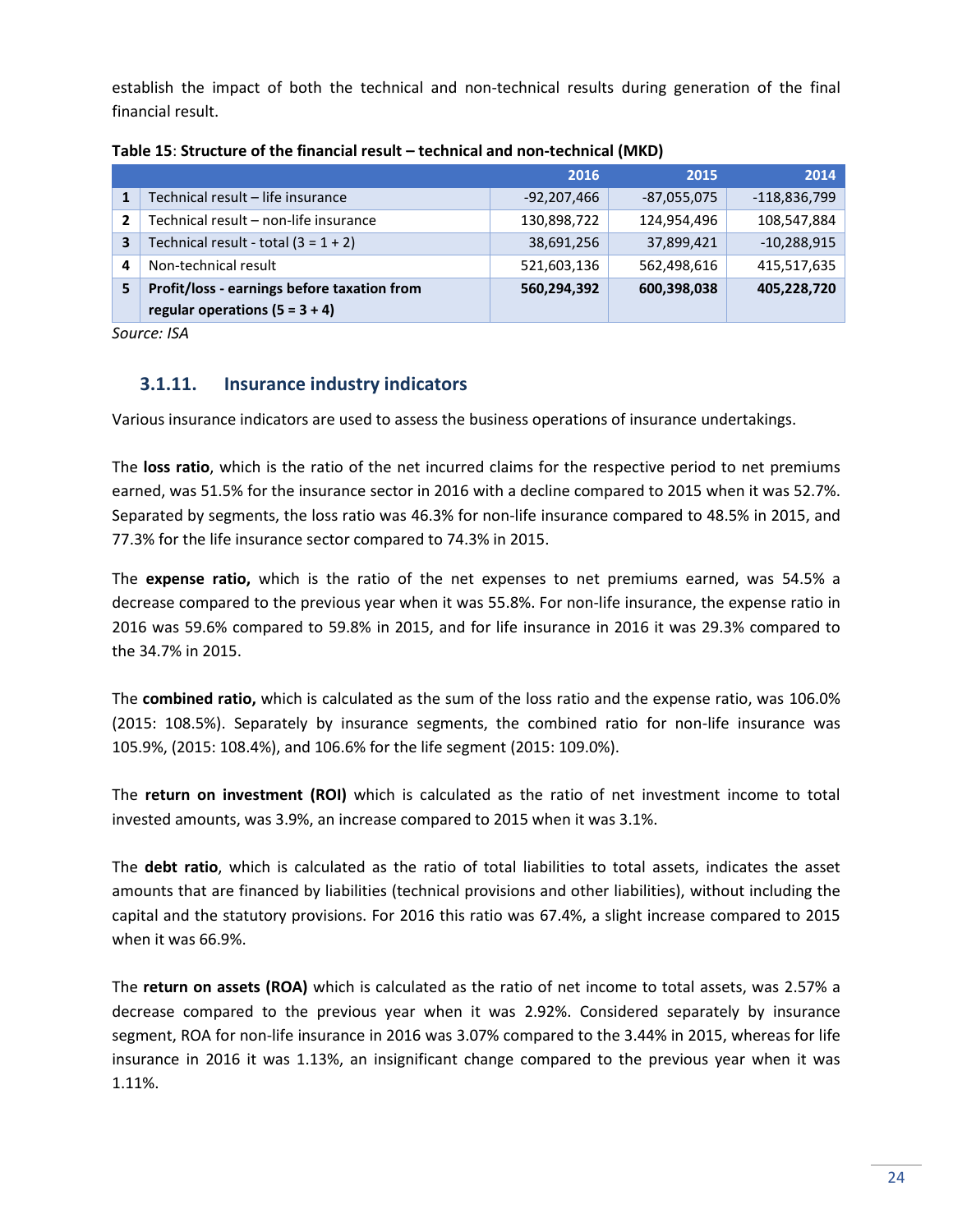The **return on equity (ROE),** which is calculated as the ratio of net income to capital and provisions. The aggregate industry ROE was 7.87% compared to the 8.84% in 2015. Separated by segment, ROE for nonlife insurance in 2016 was 8.46%, a decrease compared to 2015 when it was 9.84%. ROE for life insurance in 2016 was 5.11%, a slight increase compared to 2015 when it was 4.23%.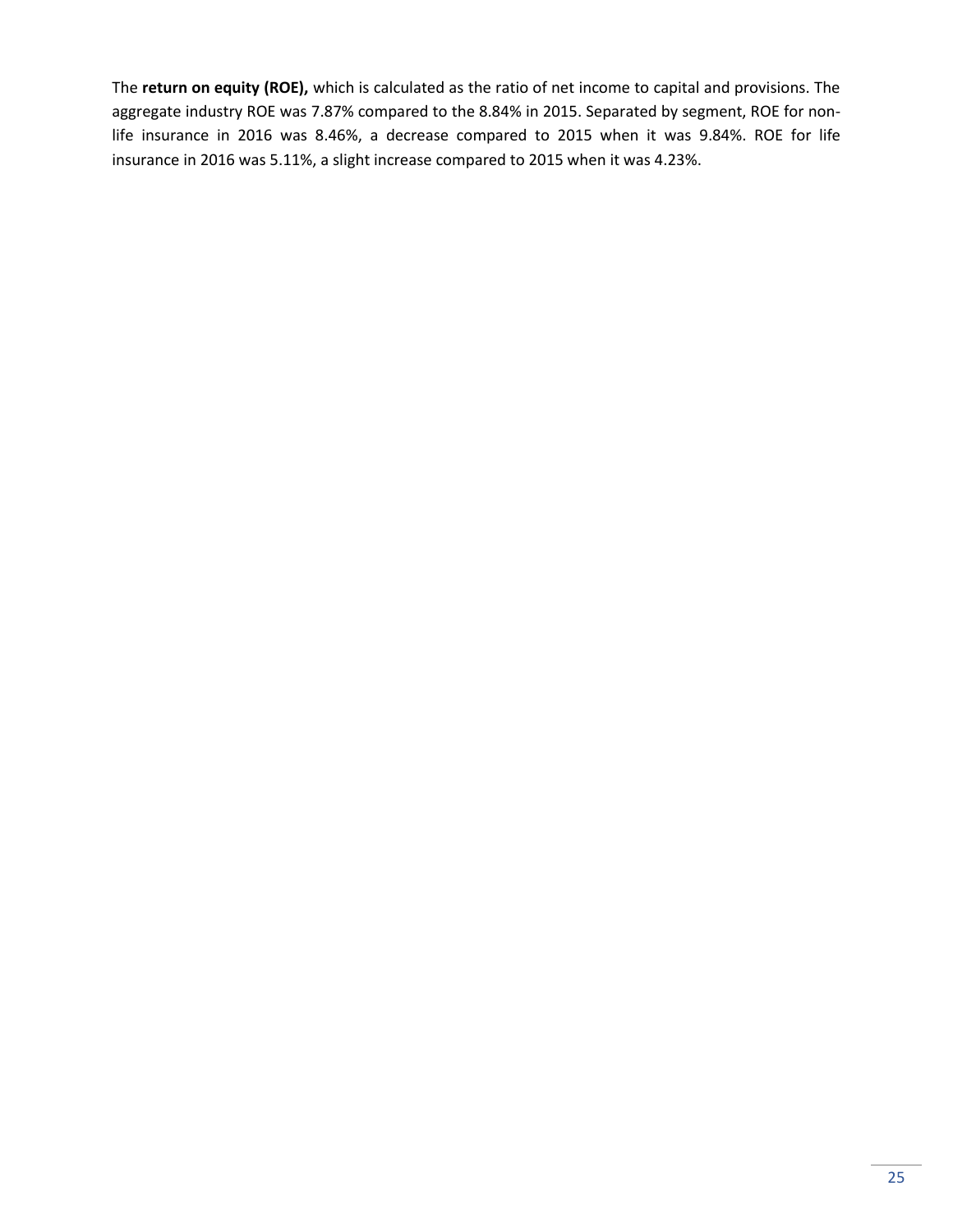## <span id="page-25-0"></span>**3.2. INSURANCE INTERMEDIATION**

The role of intermediaries in the sale of insurance has become increasingly important. In 2016 45.69% of GWP was generated through direct sales by insurance undertakings, whereas 54.31% (2015: 52.76%) was generated through various intermediaries (Table 16).

|                               | 2016      | %        | 2015      | %       | 2014      | %       |
|-------------------------------|-----------|----------|-----------|---------|-----------|---------|
| Direct sales                  | 3,985,000 | 45.69%   | 3,910,590 | 47.24%  | 3,451,376 | 45.23%  |
| Insurance brokerage companies | 2,228,717 | 25.55%   | 2,030,358 | 24.53%  | 1,804,366 | 23.65%  |
| Insurance agencies            | 864,212   | 9.91%    | 768,199   | 9.28%   | 679,296   | 8.90%   |
| Travel agencies               | 34,473    | 0.40%    | 38,095    | 0.46%   | 37,761    | 0.49%   |
| Car showrooms                 | 6,081     | 0.07%    | 7,848     | 0.09%   | 7,648     | 0.10%   |
| <b>Banks</b>                  | 131,253   | 1.50%    | 62,650    | 0.76%   | 49,326    | 0.65%   |
| Insurance agents              | 1,471,514 | 16.87%   | 1,284,643 | 15.52%  | 1,184,301 | 15.52%  |
| Other distribution channels   | 194       | $0.00\%$ | 175,102   | 2.12%   | 416,430   | 5.46%   |
| <b>Total</b>                  | 8,721,444 | 100.00%  | 8,277,485 | 100.00% | 7,630,504 | 100.00% |

**Table 16**: **Structure of insurance policy sales channels by GWP generated (thousand MKD)**

*Source: ISA*

 $\overline{a}$ 

## <span id="page-25-1"></span>**3.2.1. Insurance agency activities**

Insurance agency activities refer to preparation and execution of insurance contracts on behalf of one or several insurance undertakings, mainly for non-competitive insurance products. These activities on the insurance market are conducted through insurance agents – natural persons and insurance agencies and banks that have acquired a license for insurance activities. In 2016 they realized 28.29% of GWP (2015: 25.56%).

The insurance agency activities via natural persons require an ISA license, which is issued after passing an exam which entitles one to work as insurance agent. The relative share of total GWP sold through insurance agents was 16.87%, keeping in mind that 1,065 agents held ISA licenses in 2016. ISA keeps available a registry of active insurance agents on its website  $6$ .

In 2016 there were 14 insurance agencies active on the insurance market (Table 17), which is an increase of 1 undertaking over 2015 (Insurance agency L.I.F.E Macedonia JSC Skopje).

Insurance agency activities are also performed by banks licensed to perform insurance agency activities by the National Bank of Republic of Macedonia, as obtained by a prior consent of the ISA. In 2016 three banks performed insurance agency activities, with a share of 1.50% in the total GWP.

<sup>6</sup> <http://www.aso.mk/dokumenti/regulativa/Registar%20Zastapnici.pdf>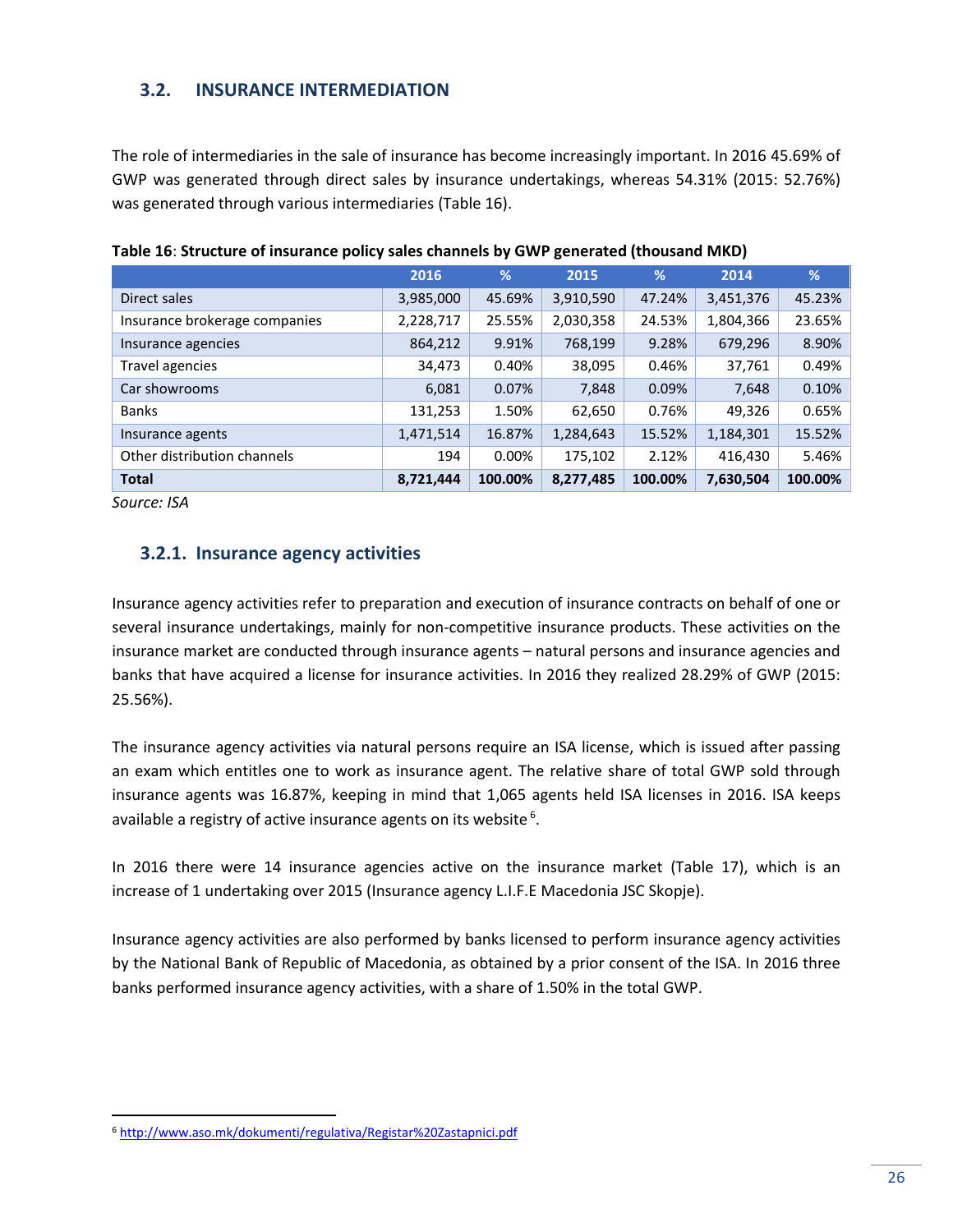**Table 17:** Registry of insurance agencies and banks

|                         | <b>Name of agency</b>                                       |
|-------------------------|-------------------------------------------------------------|
| $\mathbf{1}$            | Insurance agency ACTIVA INSURANCE JSC Skopje                |
| $\overline{2}$          | Insurance agency TREND-MR JSC Skopje                        |
| $\overline{\mathbf{3}}$ | JSC for insurance activities VDS MAGMA                      |
| 4                       | JSC for insurance activities LYON INS JSC Skopje            |
| 5                       | Insurance agency REA INSURANCE GROUP JSC Skopje             |
| 6                       | JSC for insurance activities SAFE LIFE Macedonia JSC Skopje |
| $\overline{7}$          | Insurance agency FORTIS JSC Skopje                          |
| 8                       | JSC for insurance activities MAKO AS JSC Strumica           |
| 9                       | Insurance agency LIFE VISION JSC Skopje                     |
| 10                      | Insurance agency GLS INSURANCE JSC Skopje                   |
| 11                      | Insurance agency YOUR FRIEND JSC Prilep                     |
| 12                      | Insurance agency IBO INSURANCE JSC Kumanovo                 |
| 13                      | JSC for insurance activities FAMILY PARTNER JSC Skopje      |
| 14                      | JSC for insurance activities L.I.F.E MACEDONIA JSC Skopje   |
| 15                      | SPARKASSE BANK JSC Skopje                                   |
| 16                      | NLB Banka JSC Skopje                                        |
| 17                      | Ohridska Banka JSC Skopje                                   |

On December 31, 2016 insurance agencies had total assets of MKD 116.34 million, and capital totaling MKD 53.81 million. The insurance agencies ended 2016 with after-tax earnings of MKD 17.20 million.

In 2016, insurance agencies generated in volume 9.61% of total GWP (2015: 9.28%). Although the share of insurance agency was relatively smaller compared to insurance brokerage companies and insurance agents, there has been an increasing trend of insurance agencies entering the market.

During 2016 insurance agencies signed 86.133 insurance agreements (policies) (2015: 7.390) a 17.36% increase over the previous year. They received commissions of MKD 185,25 million, from the insurance undertakings, as based on GWP of MKD 837.74 million.

In 2016 the banks signed 37.355 insurance agreements (2015: 5.378) which is a significant increase compared to the previous year. They received commissions of MKD 25,98 million, as based on GWP of MKD 122,15 million.

Chart 12 shows the relative distribution of GWP across lines of business, as generated by insurance agencies and banks.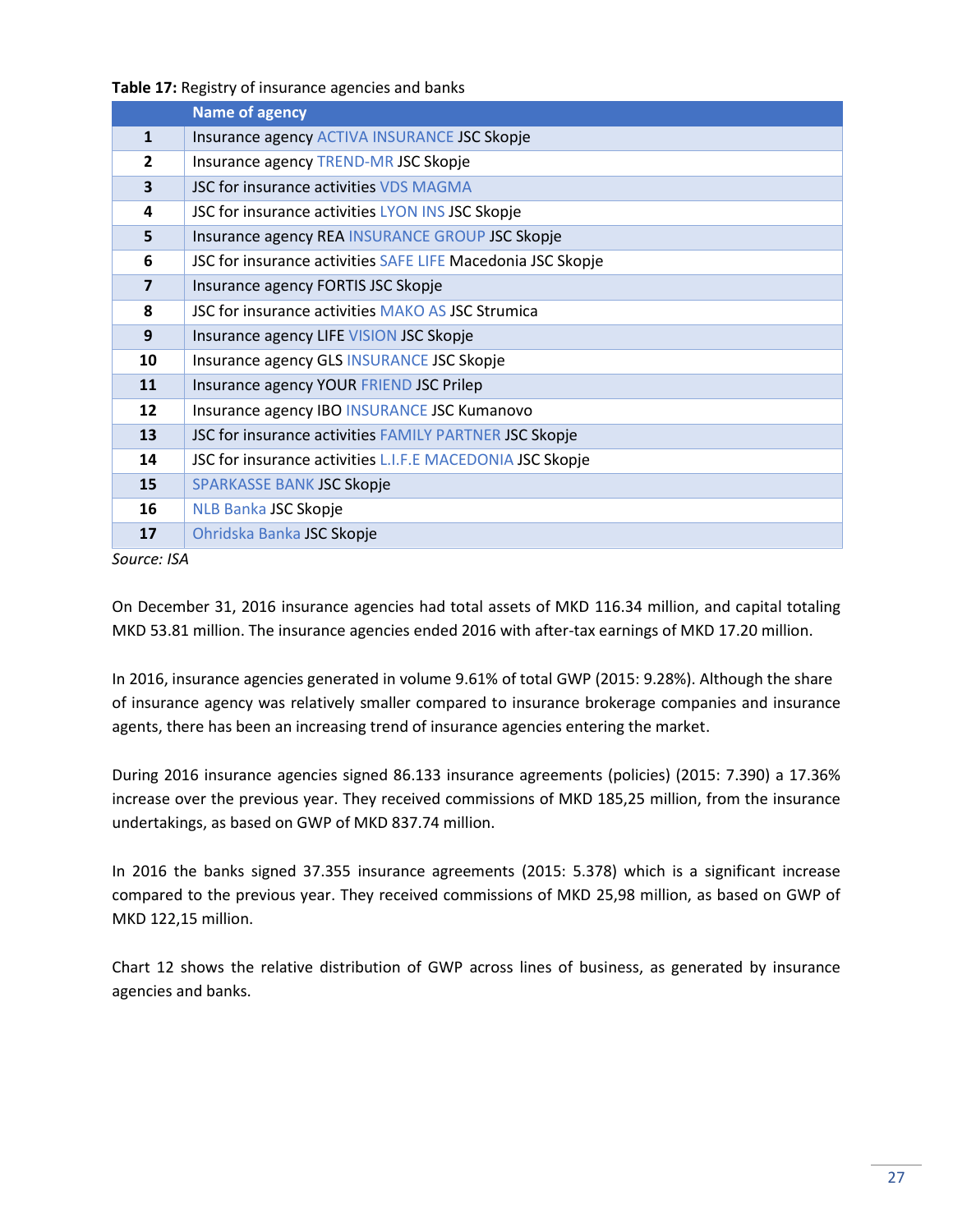



*Source: ISA*

### <span id="page-27-0"></span>**3.2.2. Insurance brokerage activities**

Insurance brokerage activities refer to intermediation over negotiations for insurance and reinsurance coverage by clients of brokerage companies, as well as intermediation during the process of settling claims for incurred losses from insurance and reinsurance undertakings on behalf of clients. In 2016 insurance brokerage companies generated 25.55% of the GWP (2015: 24.53%) through this distribution channel.

At year-end 2016, there were 33 insurance brokerage companies on the insurance market (Table 18). In 2016 an operating license was issued to 3 brokerage companies (Insurance brokerage company JOKER INS BROKER JSC Gevgelija, Insurance brokerage company EOS BROKER JSC Skopje and Insurance brokerage company PETROL – OIL BROKER JSC Skopje).

| Table 18: Registry of insurance brokerage undertakings |  |  |
|--------------------------------------------------------|--|--|
|--------------------------------------------------------|--|--|

|                | <b>Name of the undertaking</b>                              |
|----------------|-------------------------------------------------------------|
| $\mathbf{1}$   | Joint stock insurance brokerage company EUROEKSPERTS Skopje |
| $\overline{2}$ | Insurance brokerage company EUROMAK BROKER JSC Skopje       |
| 3              | Insurance brokerage joint stock company WIASS Skopje        |
| 4              | Insurance brokerage company IN BROKER JSC Skopje            |
| 5              | Joint stock insurance brokerage company WFP JSC Skopje      |
| 6              | Insurance brokerage company MOBILITY BROKER JSC Skopje      |
| $\overline{7}$ | Insurance brokerage company SEDA BROKER JSC Skopje          |
| 8              | Insurance brokerage company OUR INSURANCE JSC Kochani       |
| 9              | Insurance brokerage company JDB BROKER JSC Skopje           |
| 10             | Insurance brokerage company DELTA INS BROKER JSC Skopje     |
| 11             | Joint stock insurance brokerage company A-TIM Skopje        |
| 12             | Insurance brokerage company LEGRA JSC Skopje                |
| 13             | Insurance brokerage company K MK BROKER JSC Skopje          |
| 14             | Insurance brokerage company POLICY PLUS JSC Skopje          |
| 15             | Insurance brokerage company AMG PREMIUM JSC Skopje          |
| 16             | Insurance brokerage company SUPER BROKER JSC Skopje         |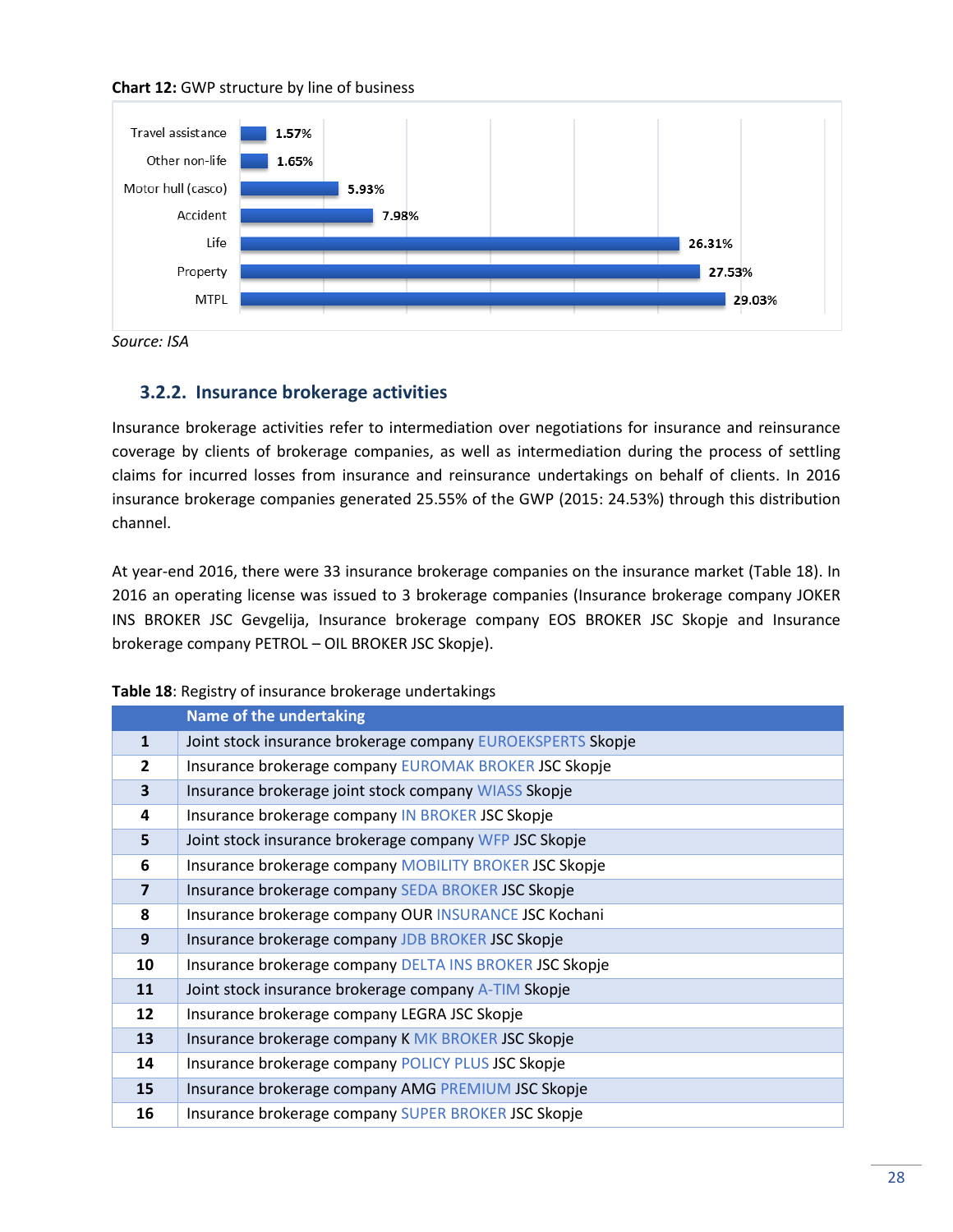| 17 | Insurance brokerage company KORAB INS JSC Skopje                                     |
|----|--------------------------------------------------------------------------------------|
| 18 | Insurance brokerage company NEW INSURANCE BROKER JSC Skopje                          |
| 19 | Insurance brokerage company CERTUS JSC Skopje                                        |
| 20 | Insurance brokerage company STM Broker Plus JSC Skopje                               |
| 21 | Insurance brokerage company AM Broker JSC Skopje                                     |
| 22 | Insurance brokerage company MEGA BROKER JSC Skopje                                   |
| 23 | Insurance brokerage company CVO Broker JSC Ohrid                                     |
| 24 | Insurance brokerage undertaking ASUC Broker JSC Skopje                               |
| 25 | Insurance brokerage company SAFE INVEST JSC Skopje                                   |
| 26 | Insurance brokerage company VIA BROKER JSC Glumovo Skopje                            |
| 27 | Joint stock insurance brokerage company WEBER GMA A A Bitola                         |
| 28 | Insurance brokerage company MAK TREND BROKER JSC Skopje                              |
| 29 | Insurance brokerage company SN INSURANCE BROKER JSC Bitola                           |
| 30 | Joint stock undertaking for insurance brokerage activities PORSCHE BROKER JSC Skopje |
| 31 | Insurance brokerage company JOKER INS BROKER JSC Gevgelija                           |
| 32 | Insurance brokerage company EOS BROKER JSC Skopje                                    |
| 33 | Insurance brokerage company PETROL - OIL BROKER JSC Skopje                           |

On December 31, 2016, the insurance brokerage companies had total assets of MKD 841.73 million, and capital of MKD 556.66 million. The insurance brokerage companies ended 2016 with after-tax profits of MKD 131.33 million.

The insurance brokerage companies sold 260,213 insurance policies (2015: 238,697) which is an increase of 9.01% compared to the previous year. They earned commissions of MKD 532.57 million, from insurance undertakings, a figure determined on the basis of GWP MKD 2.21 billion.

Chart 13 shows distribution of total GWP across lines of business, as generated by insurance brokerage companies.



#### **Chart 13**: **Relative share of GWP across lines of business**

*Source: ISA*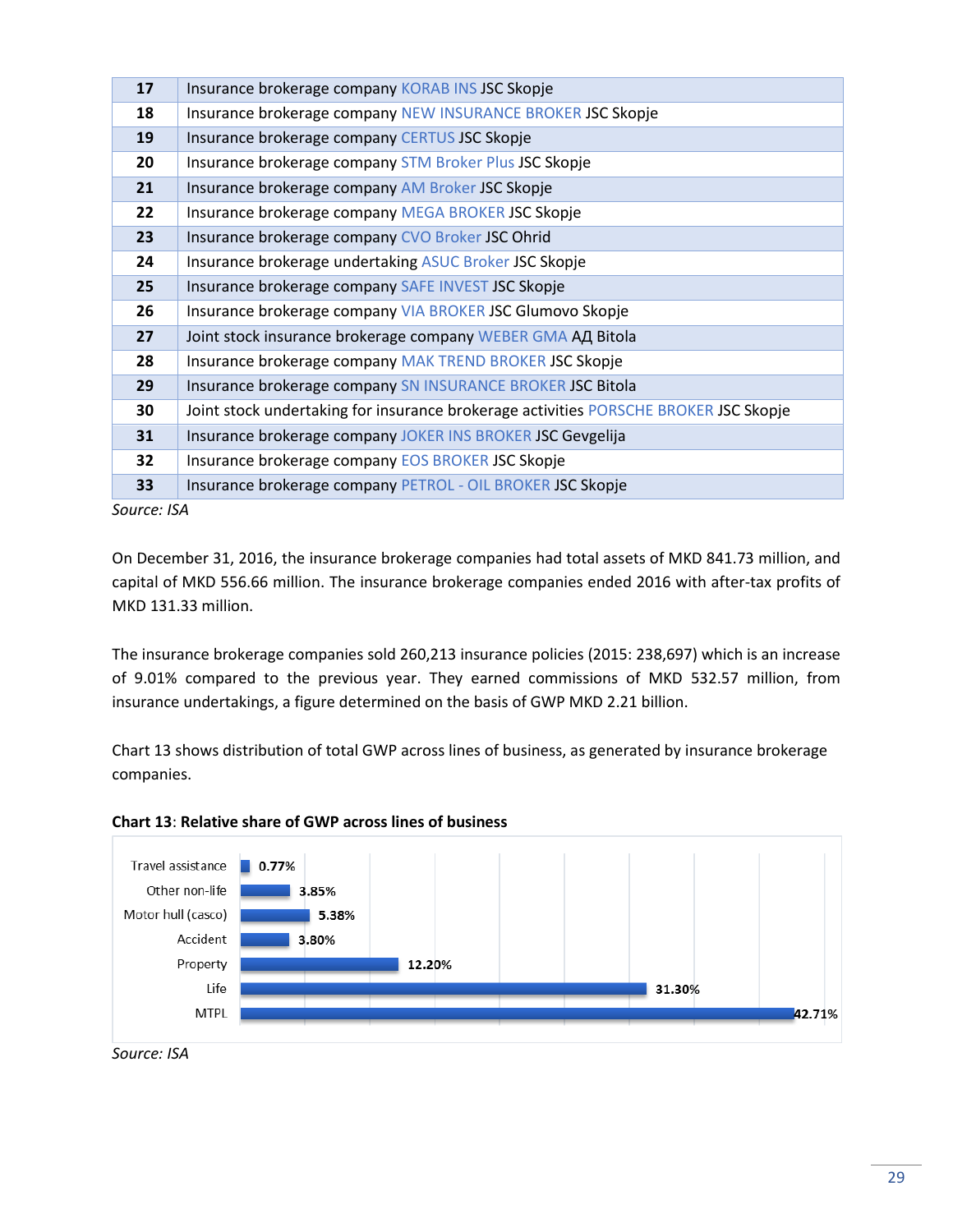## <span id="page-29-0"></span>**3.3. NATIONAL INSURANCE BUREAU**

In accordance with the Law on Compulsory Traffic Insurance of Republic of Macedonia, the National Insurance Bureau (hereafter, NIB) oversees activities envisaged in international agreements for insuring owners and users of motor vehicles against traffic liabilities (green card), and represents insurance undertakings from the Republic of Macedonia in international insurance organizations and institutions. NIB also issues and prints international motor insurance cards (green cards) on behalf of its members; maintains statistical records; processes statistical data submitted by insurance undertakings; establishes and maintains a central records system of insurance policies and damage claims related to use of motor vehicles.

Since 1994, NIB has been a member of the Council of Bureaux, whose purpose is to facilitate international road traffic for motor vehicles and trailers through motor third-party liability (MTPL) insurance as per conditions prescribed in the concerned country, and to guarantee that the persons who have suffered damages related to traffic accidents including motor vehicles are compensated by applying the national legislation of that country. At the same time, as a member of the Council, the NIB participates in the work of the Southeast Europe Group, which includes the countries from the region.

All 11 non-life insurance undertakings in the Republic of Macedonia are NIB members.

The Operations Report that the NIB submitted to ISA, in accordance with Article 54, paragraph (3) of the Law on Compulsory Traffic Insurance, shows the financial operations of the NIB, and the financial operations of the Guarantee Fund in 2016.

On December 31, 2016 NIB's total assets were MKD 231 million, of which MKD 87 million were in current assets, and the remaining MKD 144 million in non-current assets. Compared to 2015, total assets increased by 1.12%. Bank deposits make up the largest share of NIB's assets at 76.01 %, followed by receivables from insurance undertakings at 10.81%, investments in government securities at 5.47% and other assets at 7.72%. Regarding NIB's total liabilities and capital in 2016, capital made up 82.16% of the share, and current liabilities the remaining 17.84%. At the same time, NIB generated profits of MKD 1,715 thousand (2015: MKD 2,015 thousand).

## <span id="page-29-1"></span>**3.3.1. NIB's Guarantee Fund**

Article 58 of the Law on Compulsory Traffic Insurance establishes NIB's Guarantee Fund, which is used toward paying:

1) Claims for damages incurred within the territory of the Republic of Macedonia by unknown and uninsured motor vehicles and trailers, uninsured boats and motor-powered boats, and uninsured aircrafts;

2) Claims for damages incurred within the territory of the Republic of Macedonia by public transportation vehicles registered to transport passengers but for which owners have not carried accident coverage for their passengers;

3) Claims to individuals who have suffered damages but cannot be indemnified by insolvent insurance undertakings, beginning the amount were a undertaking's runoff cannot fulfill its obligation operation; and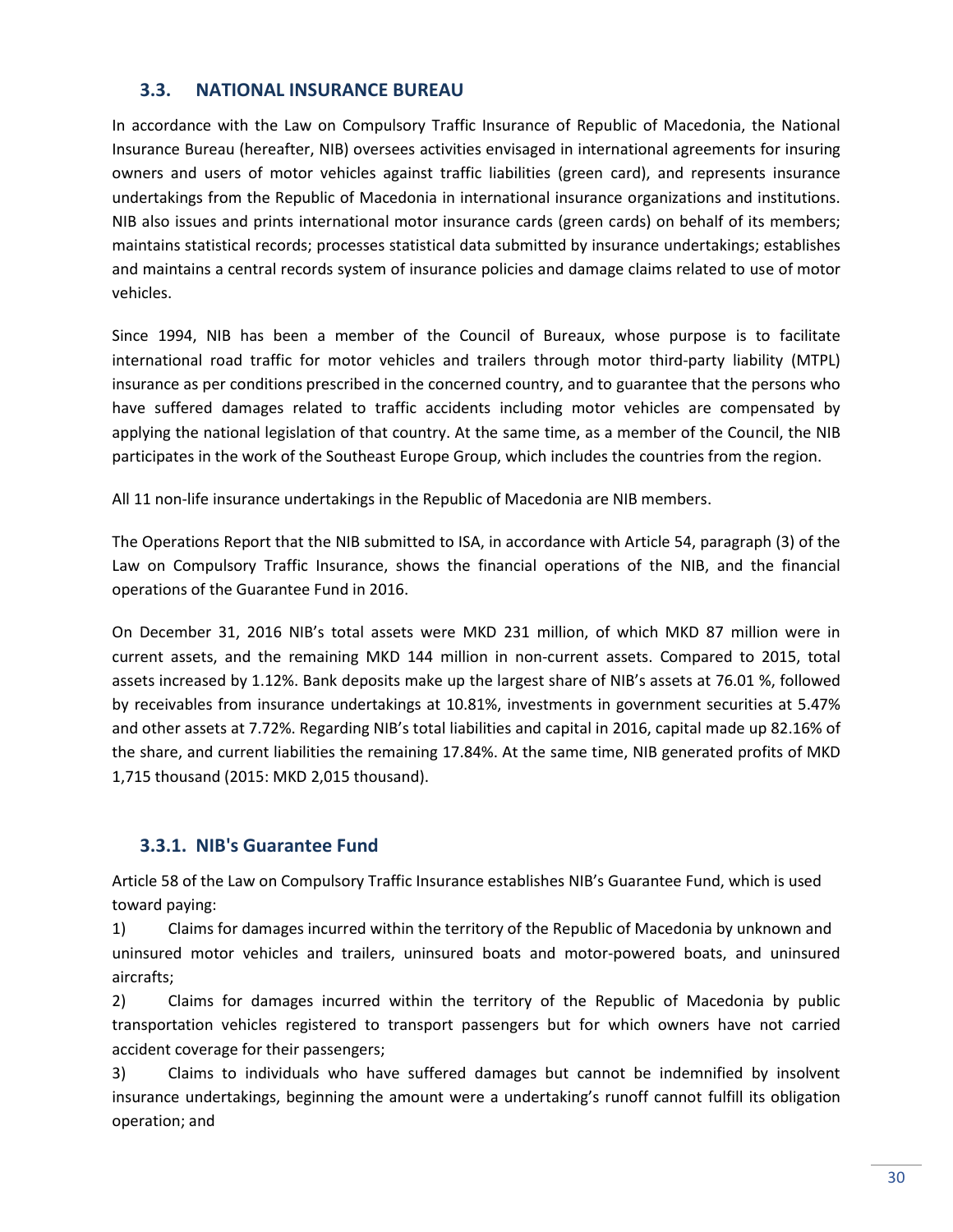4) Claims for damages caused by insured motor vehicles originating from the territory of Republic of Macedonia for which National Insurance Bureau has provided insurance coverage in accordance with the Crete Agreement and the other international agreements.

The Guarantee Fund's operation is based upon the Law on Compulsory Traffic Insurance, the Rulebook on establishing and using the Guarantee Fund, and the Manual for record-keeping and disbursing the funds of the Guarantee Fund as adopted by the NIB.

Insurance undertakings which provide compulsory third-party motor liability insurance are obligated to pay into the Guarantee Fund an amount based on premiums realized from the previous quarter to the current year-current quarter and are of those certain compulsory lines of business that they undertake.

Following a decision by NIB's Management Board, each calendar year, new allocation of the funds in the amount of 3,000,000 EUR from the Guarantee Fund will be allocated, as per the share percentage of the insurance undertakings in the total written premium for all compulsory insurances. Table 19 below shows insurance undertakings' relative share of contributions into the Guarantee Fund in 2016.

| <b>Name of the insurance</b> | <b>Total GWP for 2016 for</b> | % of GWP share for all | <b>Share in the Guarantee</b> |
|------------------------------|-------------------------------|------------------------|-------------------------------|
| undertaking                  | all compulsory                | mandatory insurances   | <b>Fund</b>                   |
|                              | <b>insurances</b>             |                        |                               |
| <b>Triglav</b>               | 537,006,299                   | 14.022%                | 25,869,816                    |
| Uniqa                        | 440,722,054                   | 11.508%                | 21,231,405                    |
| Osiguritelna Polisa          | 406,215,040                   | 10.607%                | 19,569,059                    |
| Winner                       | 396,272,656                   | 10.347%                | 19,090,094                    |
| Sava                         | 379,094,529                   | 9.8982%                | 18,262,552                    |
| Eurolink                     | 376,197,688                   | 9.823%                 | 18,122,999                    |
| Euroins                      | 352,503,269                   | 9.204%                 | 16,981,541                    |
| Albsig                       | 279,143,645                   | 7.289%                 | 13,447,505                    |
| Macedonia                    | 243,813,637                   | 6.366%                 | 11,745,512                    |
| Croatia non-life             | 240,657,216                   | 6.284%                 | 11,593,454                    |
| Eurosig                      | 178,229,719                   | 4.654%                 | 8,586,063                     |
| <b>Total</b>                 | 3,829,855,752                 | 100.00%                | 184,500,000                   |

**Table 19:** Share in the Guarantee Fund by insurance undertaking for the period 1.1.2016-31.12.2016

*Source: NIB Operations Report, 2016*

## <span id="page-30-0"></span>**3.3.2. Claims Subrogated from the Guarantee Fund**

According to Article 60, paragraph (4), of the Law on Compulsory Traffic Insurance, an insurance undertaking that processed and paid for a claim has a right of subrogation, that is, is entitled to be refunded from the Guarantee Fund in case of:

1. claims incurred on the territory of the Republic of Macedonia from unknown and uninsured motor vehicles and trailers, uninsured boats and motor-powered ships, as well as uninsured aircrafts;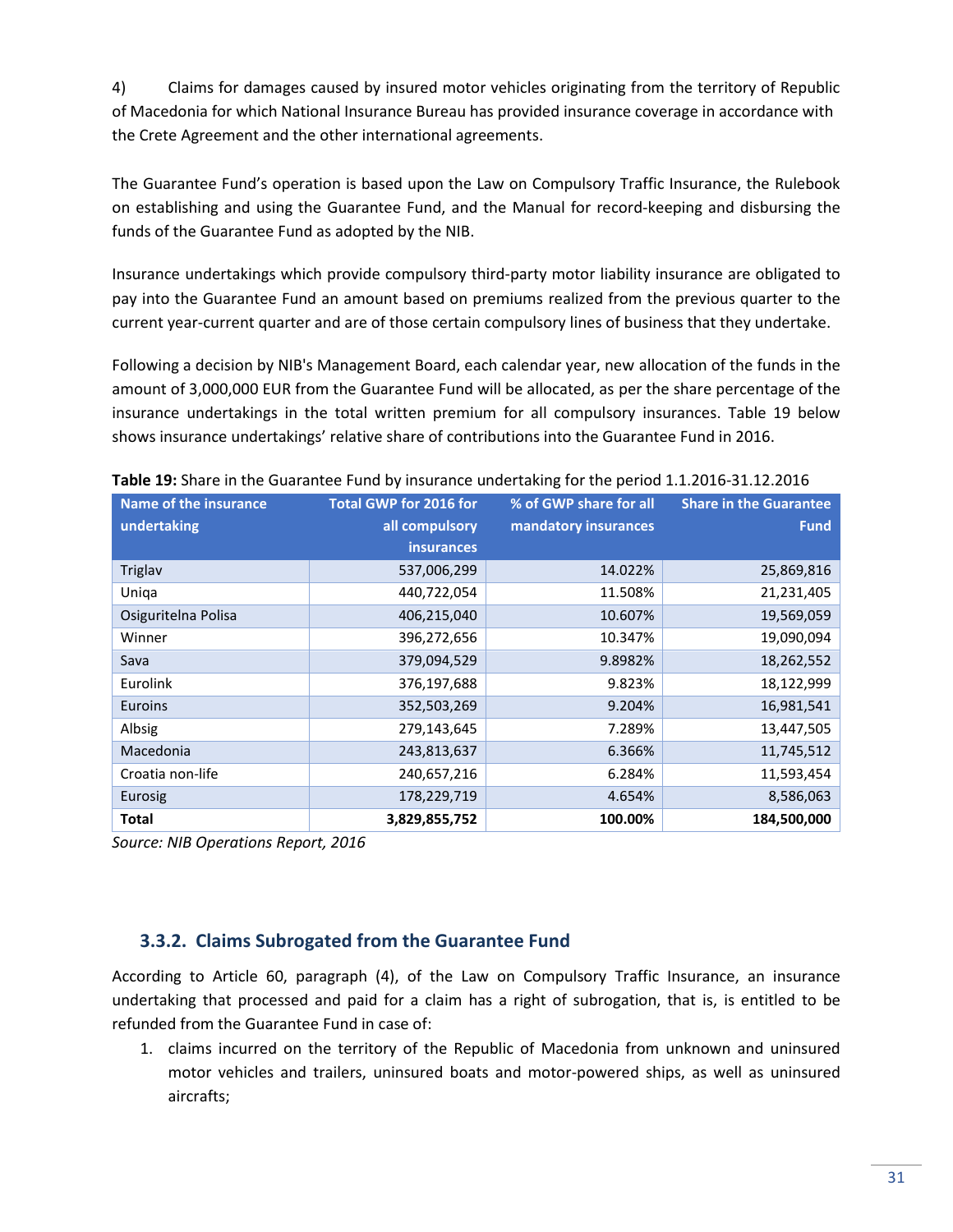- 2. claims incurred on the territory of the Republic of Macedonia from means of transport registered for the transport of passengers in public transport, for which the owners have not concluded a passenger insurance contract in case of an accident;
- 3. claims from compulsory insurance that the damaged persons cannot collect due to the termination of the insurance undertaking with which the insurance contract is concluded, whereby only the part of the damage that was not compensated from the bankruptcy estate of the insurance undertaking is paid and
- 4. claims from insured motor vehicles originating in the territory of the Republic of Macedonia for which, the National Insurance Bureau guarantees in accordance with the Crete Agreement and other international agreements.

The Guarantee Fund's assets do not compensate for claims arising from the use of uninsured foreign motor vehicles that move on the territory of the Republic of Macedonia, and for which special international agreements are in force, of which the Republic of Macedonia is a signatory.

In 2016, insurance undertakings reported 768 claims for subrogation. Of these claims 765 totaling MKD 113,759 million were accepted and refunded.

The number of claims reported to be subrogated from the Guarantee Fund in 2016 (768) is increased for 43 claims compared to 2015 (725), that is an increase of 6%.

**Table 20:** Reported and accepted claims for refunding from the Guarantee Fund for the period 1.1.2016 to 31.12.2016

| Name of insurance undertaking | <b>Number of reported</b><br>claims for<br>subrogation | <b>Number of claims</b><br>accepted for<br>subrogation from | <b>Losses recognized</b><br>by the Guarantee<br><b>Fund (amounts in</b> |
|-------------------------------|--------------------------------------------------------|-------------------------------------------------------------|-------------------------------------------------------------------------|
|                               |                                                        | the Guarantee Fund                                          | MKD)                                                                    |
| Macedonia                     | 78                                                     | 77                                                          | 19,444,055                                                              |
| Triglav                       | 81                                                     | 81                                                          | 14,997,204                                                              |
| Euroins                       | 84                                                     | 84                                                          | 11,609,146                                                              |
| Sava                          | 69                                                     | 69                                                          | 7,216,113                                                               |
| Winner                        | 62                                                     | 62                                                          | 6,021,677                                                               |
| Eurolink                      | 47                                                     | 47                                                          | 9,607,200                                                               |
| Eurosig                       | 36                                                     | 35                                                          | 3,356,691                                                               |
| Uniqa                         | 69                                                     | 69                                                          | 12,593,773                                                              |
| Osiguritelna Polisa           | 103                                                    | 103                                                         | 12,647,373                                                              |
| Albsig                        | 84                                                     | 83                                                          | 10,855,043                                                              |
| Croatia non-life              | 55                                                     | 55                                                          | 5,410,287                                                               |
| <b>Total</b>                  | 768                                                    | 765                                                         | 113,759,462                                                             |

*Source: NIB Operations Report, 2015*

The average subrogated claim paid in 2016 was MKD 148,705 which is a decrease of 6.35% compared to 2015 (2015: MKD 158,801).